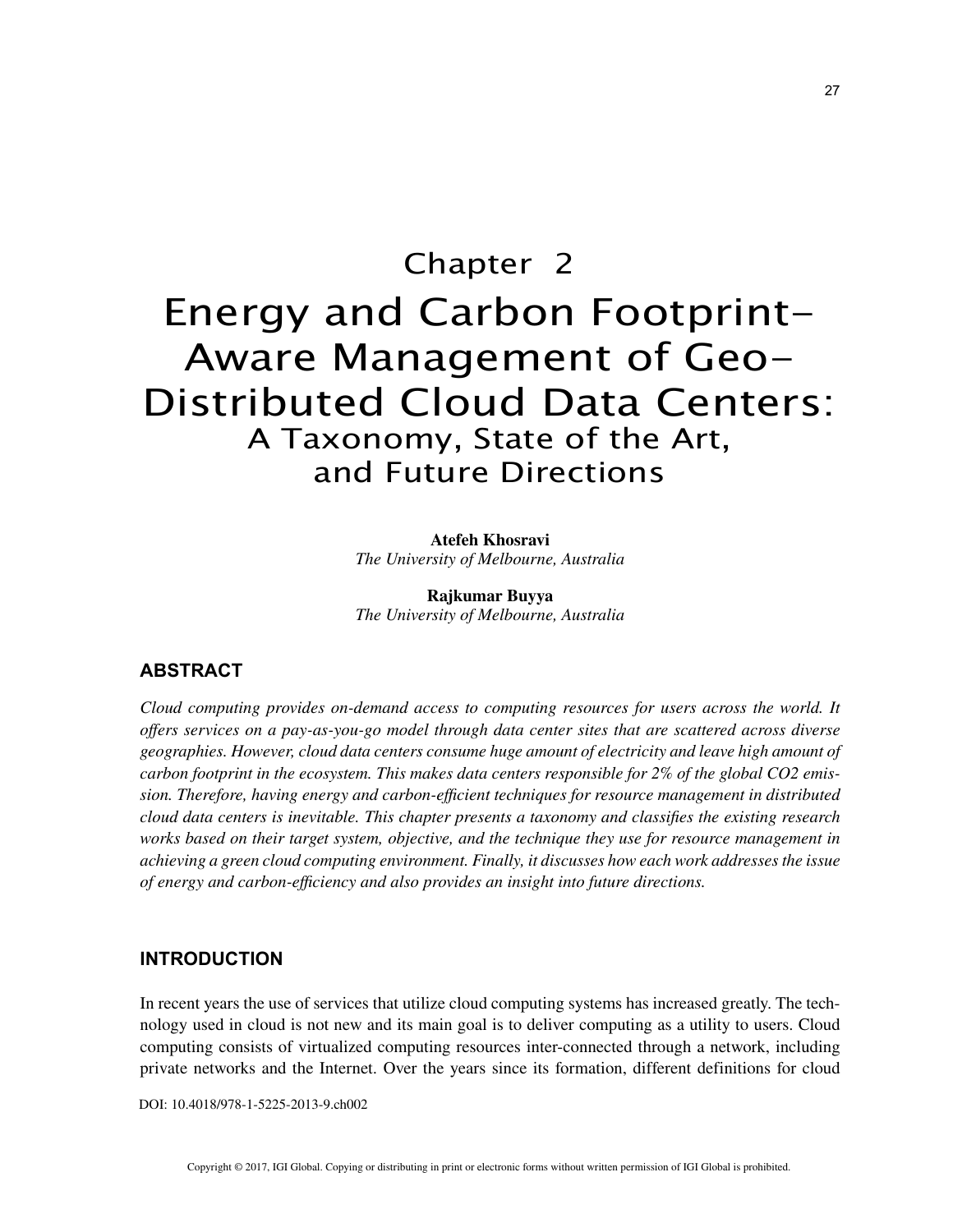computing have been proposed. According to the definition by the National Institute of Standards and Technology (NIST) (Mell and Grance, 2011): "Cloud computing is a model for enabling ubiquitous, convenient, on-demand network access to a shared pool of configurable computing resources (e.g., networks, servers, storage, applications, and services) that can be rapidly provisioned and released with minimal management effort or service provider interaction. This cloud model is composed of five essential characteristics, three service models, and four deployment models". The three service models provided by the cloud providers are Infrastructure, Platform, and Software as a Service.

Cloud computing delivers service, platform, and infrastructure services to users through virtual machines deployed on the physical servers. Virtualization technology maximizes the use of hardware infrastructure and physical resources. Hardware resources are the servers located within the data centers. Data centers are distributed across the world to provide on-demand access for different businesses. Due to the distributed nature of cloud data centers, many enterprises are able to deploy their applications, such as different services, storage, and database, in cloud environments. By the increase of demand for different services, the number of data centers increases as well; which results in significant increase in energy consumption. According to Koomey (2008) energy usage by data centers increased by 16% from the year 2000 to year 2005. Energy consumption of data centers almost doubled during these five years, 0.5% and 1% of total world energy consumption in 2000 and 2005, respectively. Hence, during the recent years there has been a great work on reducing power and energy consumption of data centers and cloud computing systems. Recently, considering data centers carbon-efficiency and techniques that investigate cloud data centers energy sources, carbon footprint rate, and energy ratings have attracted lots of attention as well. The main reasons for considering carbon-efficient techniques are increase in global  $CO_2$  and keeping the global temperature rise below  $2^{\circ}C$  before the year 2020 (Baer, 2008).

In the rest of the chapter, the authors provide an in-depth analysis of the works on energy and carbonefficient resource management approaches in cloud data centers, based on the taxonomy showed in Figure 1. The authors explore each category and survey the works that have been done in these areas. A summary of all the works is given in Table 1.



*Figure 1. Taxonomy of energy and carbon-efficient cloud computing data centers*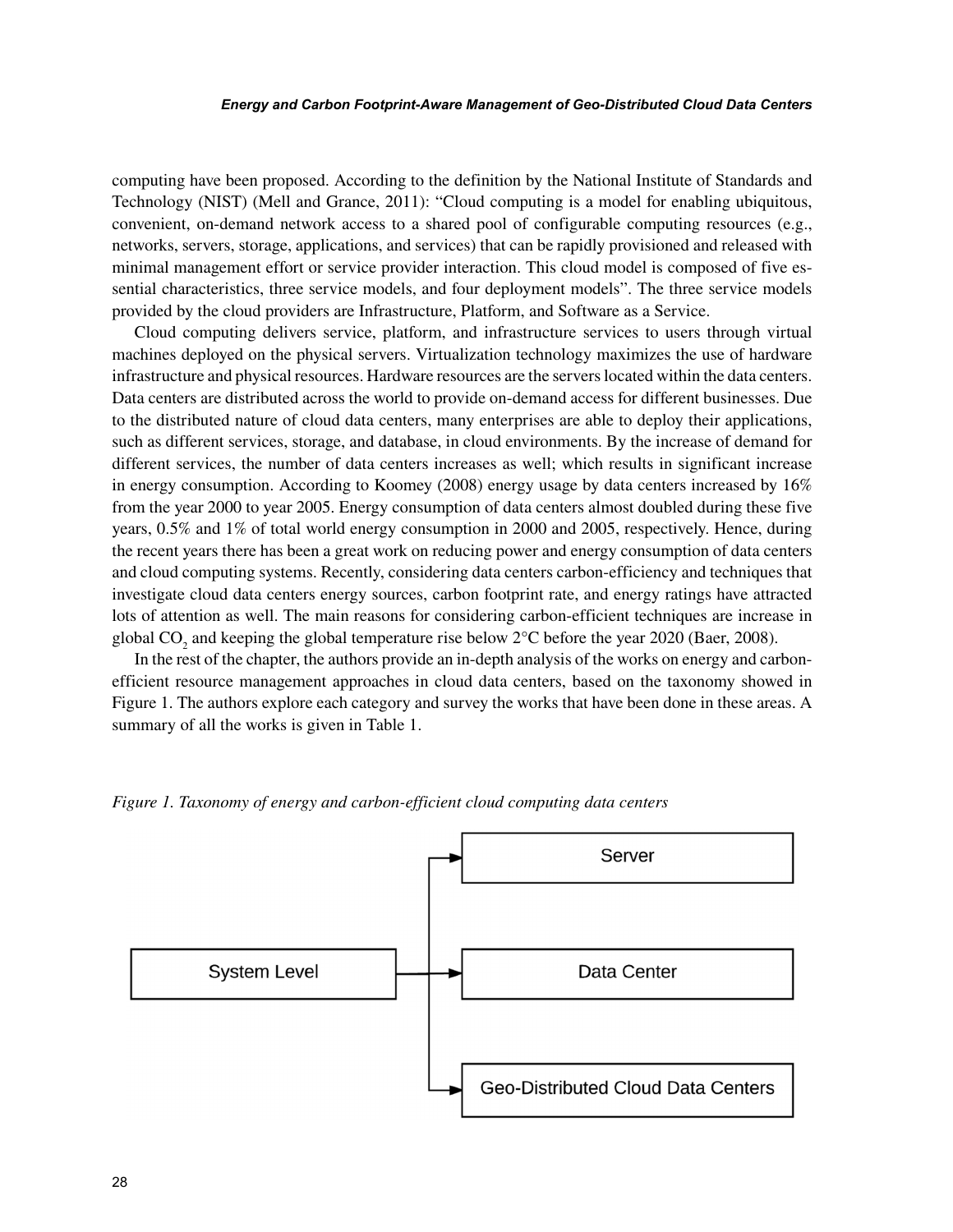*Table 1. Summary of various techniques for energy and carbon-efficient resource management in cloud data centers*

| <b>Project Name</b>                                                                                   | Goal                                                                                                 | Architecture                | <b>Technique</b>                                                                                                                                                                                     | Carbon-<br>Aware |
|-------------------------------------------------------------------------------------------------------|------------------------------------------------------------------------------------------------------|-----------------------------|------------------------------------------------------------------------------------------------------------------------------------------------------------------------------------------------------|------------------|
| Dynamic right-sizing on-line<br>algorithm, Lin. et al. (2011)                                         | Minimize energy<br>consumption and total<br>cost                                                     | Single data center          | Online prediction algorithms for the number<br>of required servers for the incoming workload                                                                                                         | No               |
| Green open cloud framework,<br>Lefevre et al. (2010)                                                  | Minimize energy<br>consumption                                                                       | Single data center          | Predict the number of switched-on servers<br>through providing in-advance reservation for<br>users                                                                                                   | No               |
| Prediction-based Algorithms,<br>Aksanli et al. (2011)                                                 | Maximize renewable<br>energy usage and<br>minimize number of job<br>cancellation                     | Single data center          | Use prediction-based algorithms to run the<br>tasks (mainly batch jobs) in the presence of<br>renewable energies                                                                                     | Yes              |
| GreenSlot scheduler, Goiri et al.<br>(2011)                                                           | Maximize renewable<br>energy usage and<br>minimize cost of using<br>brown energies                   | Single data center          | Prediction-based algorithms for the availability<br>of solar energy and suspending the batch jobs<br>in the absence of green energy                                                                  | Yes              |
| Multi-dimensional energy-efficient<br>resource allocation (MERA)<br>algorithm, Goudarzi et al. (2012) | Minimize energy<br>consumption and<br>maximize servers'<br>utilization                               | Single data center          | VM placement heuristic to split the VMs and<br>place them on a server with the least energy<br>consumption                                                                                           | No               |
| Multi-objective VM placement, Xu<br>et al. (2010)                                                     | Minimize power<br>consumption, resource<br>wastage, and the<br>maximum temperature on<br>the servers | Single data center          | Data center global controller places the VMs<br>based on a multi-objective algorithm to<br>provide balance between power consumption<br>and temperature                                              | No               |
| Green SLA service class, Haque et<br>al. (2013)                                                       | Explicit SLA to guarantee<br>a minimum renewable<br>energy usage to run the<br>workload              | Single data center          | Power distribution infrastructure to support<br>the service and optimization based policies<br>to maximize cloud provider's profit while<br>meeting user's green SLA requirements                    | Yes              |
| Cost-aware VM placement problem<br>(CAVP), Chen et al. (2013)                                         | Minimize the operating<br>cost                                                                       | Distributed data<br>centers | VM Placement using meta-heuristic<br>algorithms, considering different electricity<br>prices and WAN communication cost                                                                              | N <sub>0</sub>   |
| Energy model for request mapping,<br>Qureshi et al. (2009)                                            | Minimize electricity cost                                                                            | Distributed data<br>centers | Request routing to data centers with lower<br>energy price using geographical and temporal<br>variations                                                                                             | No               |
| Free Lunch architecture, Akoush et<br>al. (2011)                                                      | Maximize renewable<br>energy consumption                                                             | Distributed data<br>centers | VM migration and execution between data<br>center sites considering renewable energy<br>availability                                                                                                 | Yes              |
| Energy and carbon-efficient cloud<br>architecture, Khosravi et al. (2013)                             | Minimize carbon footprint<br>and energy consumption                                                  | Distributed data<br>centers | VM placement heuristics to place the VM on<br>the data center/cluster with the least carbon<br>footprint and energy consumption and on<br>the server with the least increase in power<br>consumption | Yes              |
| Framework for load distribution<br>across data centers, Le et al. (2009)                              | Minimize brown energy<br>consumption and cost                                                        | Distributed data<br>centers | User request is submitted to the data center<br>with access to the green energy source and<br>least electricity price                                                                                | Yes              |
| Geographical load balancing (GLB)<br>algorithm, Liu et al. (2011)                                     | Minimize brown energy<br>consumption                                                                 | Distributed data<br>centers | Use the optimal mix of renewable energies<br>(solar/wind) and energy storage in data centers<br>to eliminate brown energy consumption                                                                | Yes              |
| Online global load balancing<br>algorithms, Lin et al. (2012)                                         | Minimize brown energy<br>consumption and cost                                                        | Distributed data<br>centers | Route requests to the data centers with<br>available renewable energy using online<br>algorithms                                                                                                     | Yes              |
| GreenWare middleware, Zhang et<br>al. (2011)                                                          | Maximize renewable<br>energy usage                                                                   | Distributed data<br>centers | Submit the requests to the data center site with<br>available renewable energy, while meeting<br>provider's budget cost constraint                                                                   | Yes              |

*continued on following page*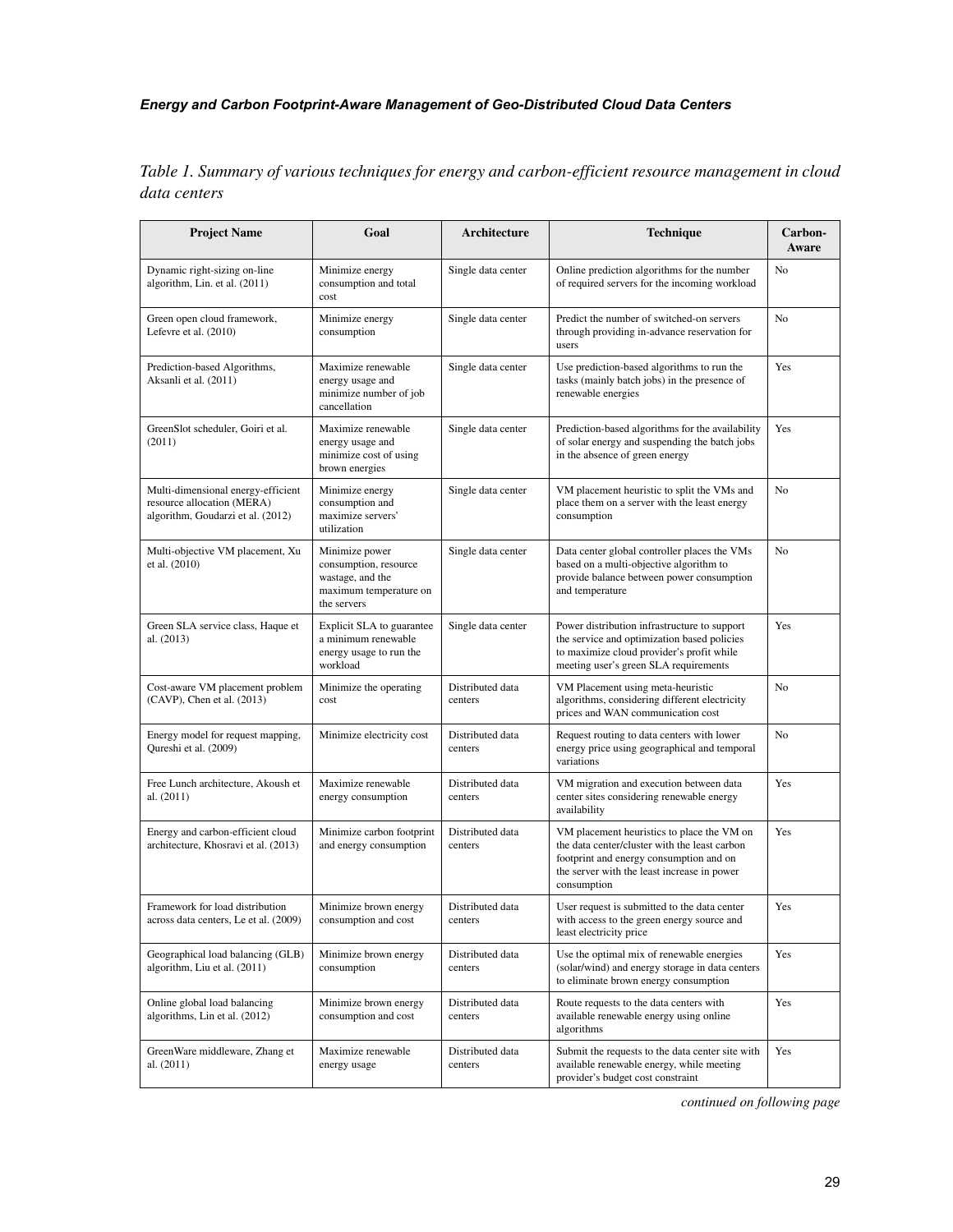## *Table 1. Continued*

| <b>Project Name</b>                                                                                | Goal                                                                  | Architecture                | <b>Technique</b>                                                                                                                                                                                            | Carbon-<br>Aware |
|----------------------------------------------------------------------------------------------------|-----------------------------------------------------------------------|-----------------------------|-------------------------------------------------------------------------------------------------------------------------------------------------------------------------------------------------------------|------------------|
| Environment-conscious meta-<br>scheduler, Garg et al. (2011)                                       | Minimize carbon<br>emission and maximize<br>cloud provider profit     | Distributed data<br>centers | Near-optimal scheduling policies to send<br>HPC applications to the data center with the<br>least carbon emission and maximum profit,<br>considering application deadline                                   | Yes              |
| Carbon-aware green cloud<br>architecture, Garg et al. (2011)                                       | Minimize energy<br>consumption and carbon<br>footprint                | Distributed data<br>centers | Submit the user requests to the data center<br>with the least carbon footprint, considering<br>user deadline                                                                                                | Yes              |
| MinBrown workload scheduling<br>algorithm, Chen et al. (2012)                                      | Minimize brown energy<br>consumption                                  | Distributed data<br>centers | Copy the data in all the data centers, then<br>based on the request deadline and the data<br>center with least brown energy consumption<br>executes the request                                             | Yes              |
| Federated CLEVER-based cloud<br>environment, Celesti et al. (2013)                                 | Minimize brown energy<br>consumption and cost                         | Distributed data<br>centers | Allocate the VM request to the cloud data<br>center with the highest amount of photovoltaic<br>energy and lowest cost                                                                                       | Yes              |
| Temperature-aware workload<br>management, Xu et al. (2013)                                         | Minimize cooling energy<br>and energy cost                            | Distributed data<br>centers | Joint optimization of reducing cooling energy<br>by routing requests to the site with lower<br>ambient temperature and dynamic resource<br>allocation of batch workloads due to their<br>elastic nature     | N <sub>0</sub>   |
| Provably-efficient on-line algorithm<br>(GreFar), Ren et al. (2012)                                | Minimize energy cost                                                  | Distributed data<br>centers | Use servers' energy efficiency information and<br>places with low electricity prices to schedule<br>batch jobs and if necessary suspending the<br>jobs                                                      | No               |
| Optimization-based framework, Le<br>et al. (2010)                                                  | Minimize cost and brown<br>energy consumption                         | Distributed data<br>centers | Distribute the Internet services to the data<br>centers considering different electricity prices,<br>data center location with different time zones,<br>and access to green energy sources                  | N <sub>o</sub>   |
| Dynamic load distribution policies<br>and cooling strategies, Le et al.<br>(2011)                  | Minimize cost                                                         | Distributed data<br>centers | Intelligent placement of the VM requests<br>to the data centers considering data centers<br>geographical location, time zone, energy<br>price, peak power charges, and cooling system<br>energy consumption | N <sub>o</sub>   |
| Online job-migration, Buchbinder<br>et al. (2011)                                                  | Minimize cost                                                         | Distributed data<br>centers | On-line migration of running jobs to the<br>data center with lowest energy price, while<br>considering transport network costs                                                                              | N <sub>o</sub>   |
| Spatio-temporal load balancing,<br>Luo et al. (2015)                                               | Minimize cost                                                         | Distributed data<br>centers | Route the incoming requests to the data<br>centers considering spatial and temporal<br>variation of electricity price                                                                                       | No               |
| Data centers' intelligent placement,<br>Goiri et al. (2011)                                        | Minimize cost, energy<br>consumption, and carbon<br>footprint         | Distributed data<br>centers | Find the best location for data center,<br>considering location dependent and data<br>center characteristics data                                                                                           | Yes              |
| GreenNebula, a prototype for<br>VM placement that follows-the-<br>renewables, Berral et al. (2014) | Minimizing data center<br>and renewable power<br>plant building costs | Distributed data<br>centers | Find the best geographical location to build<br>data centers and renewable power plants and<br>migrate the VMs, whenever necessary, to use a<br>certain amount of renewables (solar or wind)                | Yes              |

# **ENERGY EFFICIENCY IN SERVERS**

Servers are the physical machines that run the services requested by users on a network. Servers are placed in a rack and any number of racks can be used to build a data center. Servers along with cooling systems and other electrical devices in the data centers consume 1.1-1.5% of the global electricity usage (Koomey, 2007). Hence, power and energy management of servers by the increase in users' demand for computing resources is irrefutable. Figure 2 shows a classification of techniques that are used in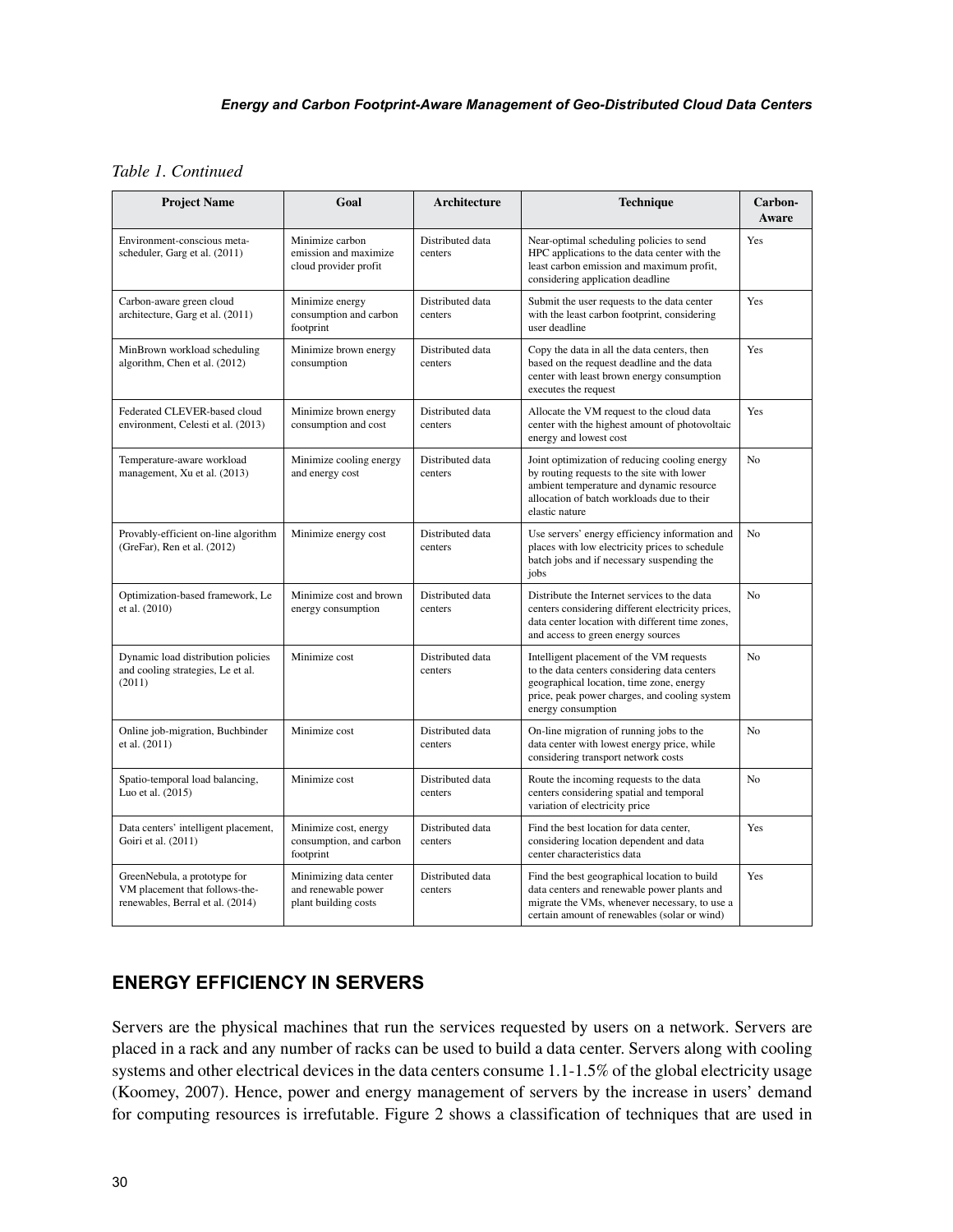

*Figure 2. Server level energy and carbon-efficient techniques*

data center servers to reduce energy consumption. Virtualization and consolidation are two well-known strategies that make the data center servers energy-aware. These are two powerful tools that are applied in cloud data center servers in order to reduce energy consumption and accordingly carbon footprint.

# **Virtualization**

Virtualization technology is the main feature of data center servers that leads to less energy consumption (Brey & Lamers, 2009). By having virtualized servers and resources, and using virtualization technology several virtual machines (VMs) can be built on one physical resource. Three types of virtualization that are widely used in data centers are hardware, software, and operating system virtual machines. The VMs run on the servers share the hardware components, that helps the operators to maximize server's utilization and benefit from the unused capacity. By maximizing server's utilization, huge savings in cost and energy consumption of data centers will be made. Decrease in data centers costs and energy consumption is not the only advantage of using virtualization technology. As the average life expectancy of a server is between three to five years, data and applications need to be consolidated and migrated to another server. Virtualization helps these two techniques to be done faster and with less cost and energy.

# **Consolidation**

Server consolidation technique benefits from emerging of multi-core CPUs and virtualization technology. It's aim is to make efficient usage of computing resources to reduce data centers cost and energy consumption (Srikantaiah, Kansal, & Zhao, 2008). Consolidation is used when the utilization of servers is less than the cost associated to run the workloads (energy cost to run servers and cooling cost for data center servers). By using consolidation, servers can combine several number of running VMs and workloads from different servers and allocate them on a certain number of physical servers. Therefore, they can power-off or change the performance-level of the rest of physical servers and reduce the energy consumption, cost, and carbon footprint.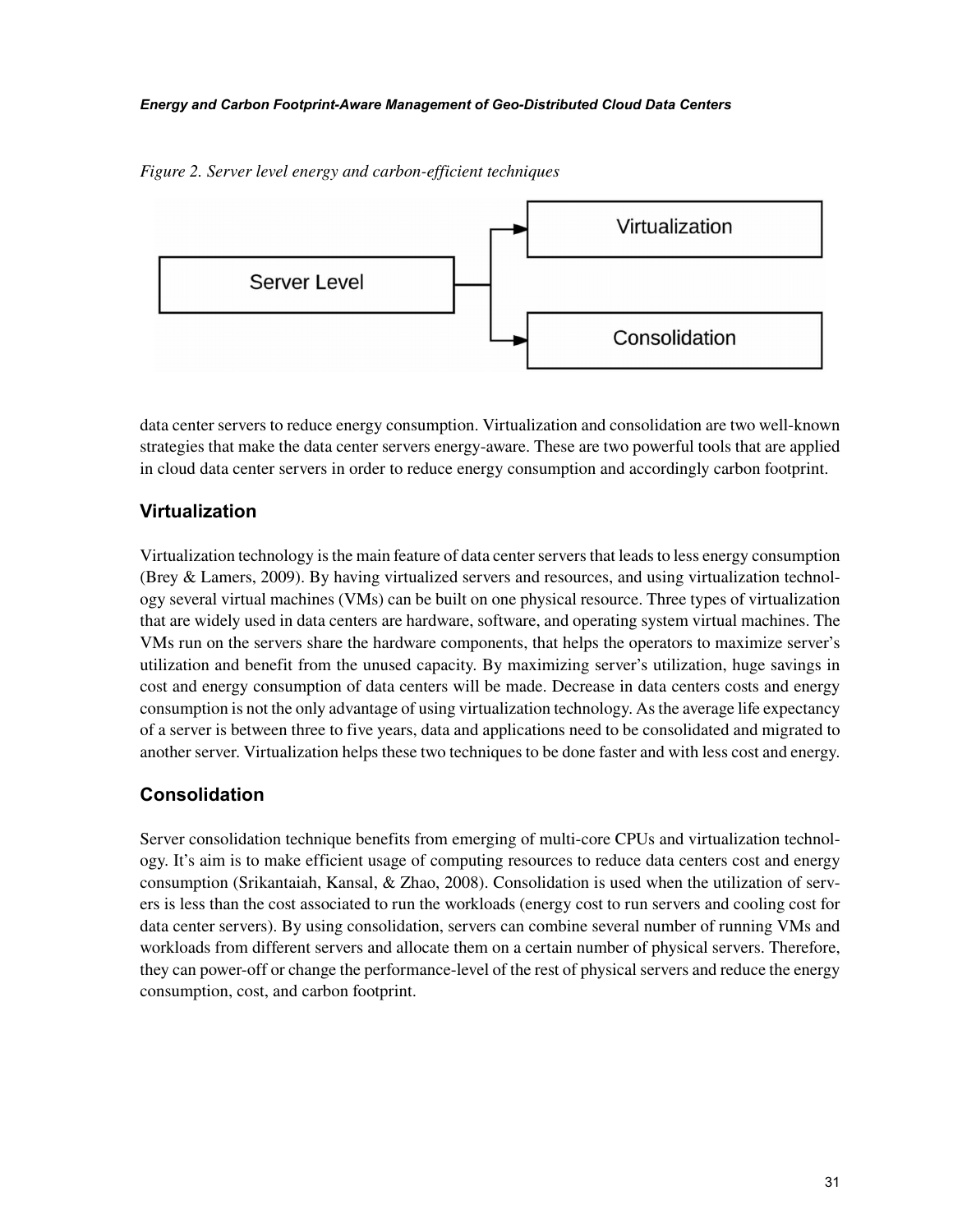# **ENERGY EFFICIENCY IN DATA CENTERS**

This section gives an overview of the researches that have been done at data center level to improve carbon and energy-efficiency of cloud data centers. An extensive taxonomy and survey of these techniques is done by Beloglazov, Buyya, Lee, and Zomaya (2011). Most of the works within a data center focuses on reducing energy consumption, which can indirectly result in carbon footprint reduction as well. Figure 3 classifies different approaches that have been taken for single data center. Some approaches use server level techniques (virtualization and consolidation) to migrate the current workload (user applications or virtual machines) and turn-off unused servers. Moreover, a provider could use the incoming workload pattern to place user request in the best suited cluster and server (and virtual machine for user applications) with less increase in energy consumption and carbon footprint.

## **Migration**

Using virtualization, data center workloads migrate between servers. VM migration is the process of moving a running virtual machine from its current physical machine to another physical machine. Migration should be done in a way that all the changes be transparent to the user and the only change that user may encounter is a small increase in latency for the running VM or application.

Migration allows a virtual machine to be moved to another physical server so that the source physical server could be switched off or be moved to a power saving mode in order to reduce the energy consumption. VM migration in cloud data centers could be done off-line or live (Harney, Goasguen, Martin, Murphy, & Westall, 2007). There has been a great amount of work done in this area try to identify the VMs on the servers with low utilization that could be migrated, so that the provider can put the unused servers in idle or power-off state.



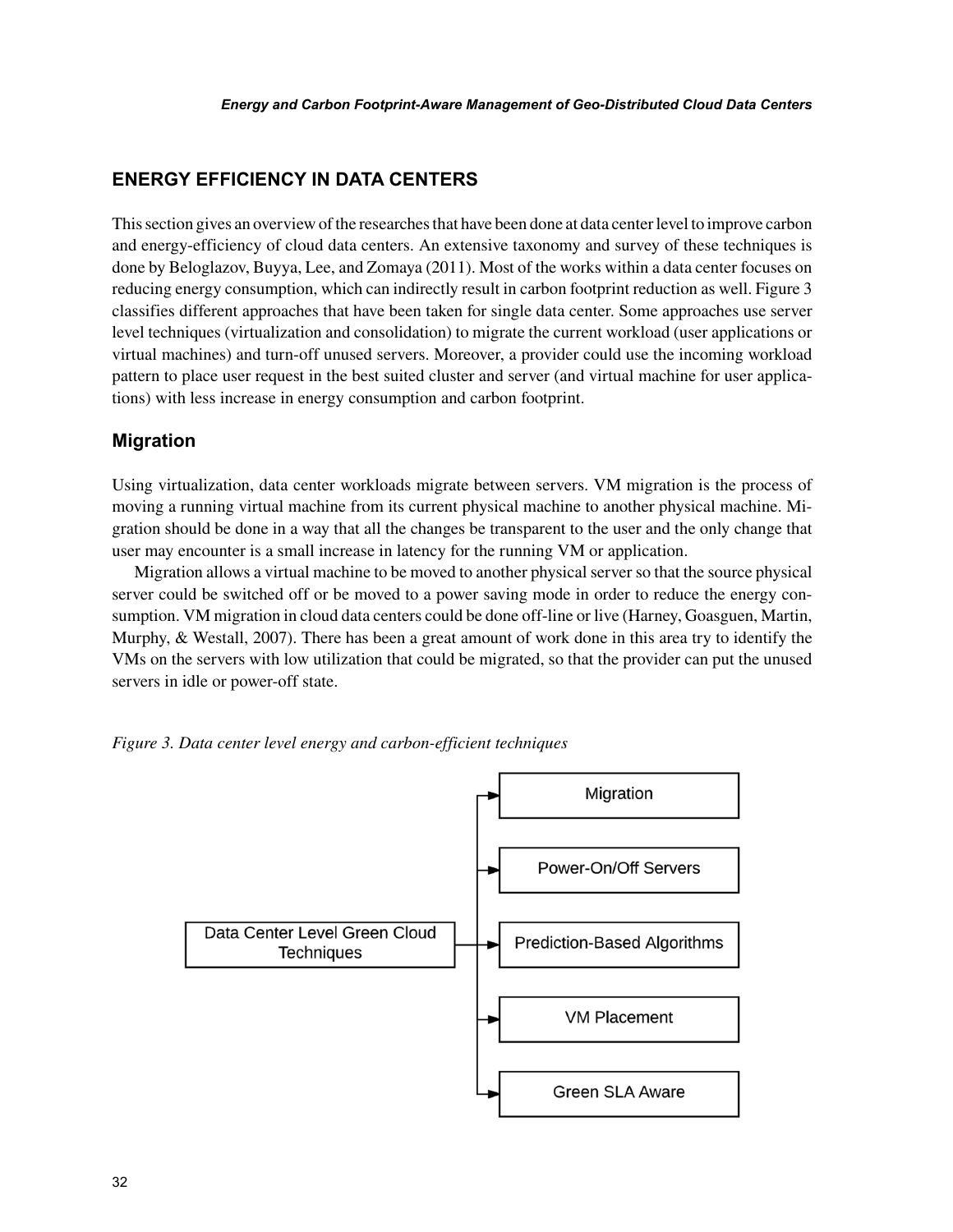# **Power-On and Off Servers**

When in an idle state data centers consume around half the power of their peak utilization and power state (Barroso & Holzle, 2007). There are technologies that try to design data center servers so that they just consume power in the presence of load, otherwise they go to a power saving mode. Work that is done by Lin, Wierman, Andrew, and Thereska (2011) uses a dynamic right-sizing on-line algorithm to predict the number of active servers that is needed by the arriving workload to the data center. Based on the experiments that are done in Lin et al. (2011) dynamic right-sizing algorithm can achieve significant energy savings in the data center. We should consider that this requires servers to have different power modes and be able to transit to different states while still keeping the previous state. Moving the system to different power consumption modes is a challenging problem and requires dynamic on-line policies for resource management.

Green Open Cloud (GOC) is an architecture which is proposed by Lefèvre and Orgerie (2010) on top of the current resource management strategies. The aim of this architecture is to switch-off unused servers, predict the incoming requests, and then switch-on required servers on the arrival of new requests. GOC proposes green policies to customers in the way that they can have advance resource reservation and based on this knowledge cloud provider could estimate how many servers, and when they should be switched-on. Using this framework and strategy, they were able to save a considerable amount of energy on cloud severs.

## **Prediction-Based Algorithms**

Aksanli, Venkatesh, Zhang, and Rosing (2012) used the data from solar and wind power installations in San Diego (MYPVDATA) and National Renewable Energy Laboratory (NREL), respectively to develop a prediction-based scheduling algorithm to serve two different types of workloads, web-services and batch-jobs. The main goal of this model was to increase the efficiency of the green energy usage in data centers. Based on the experiments of the proposed model, the number of tasks that were done by the green energy resources increased and the number of works that were terminated because of the lack of enough green energy resources decreased. This model uses a single queue per server for web services which are time sensitive applications, and for the batch-jobs it uses the Hadoop which is the general form of Map-Reduce framework.

GreenSlot scheduler (Goiri t al., 2011) also proposes a scheduling and prediction mechanism to efficiently use the green energy sources. Goiri et al. (2011) consider solar as the main source of energy and smart grid, known as brown energy, as the backup power source for the data center. The main objective of GreenSlot is to predict the availability of solar energy two days in advance so that it can maximize the use of green energy and reduce the costs associated with using brown energy. GreenSlot uses the suspension mechanism when there is not enough green energy available and based on the availability of enough solar energy it resumes the jobs. According to the experimental results that are presented in comparison with other conventional scheduling mechanisms, like backfilling scheduler (Mu'alem  $\&$ Feitelson, 2001), GreenSlot scheduler can significantly increase the use of green energy for running batch-jobs and decrease the brown energy costs, which leads to less carbon footprint and moving towards a sustainable environment. Unlike web-service jobs which are time-sensitive batch-jobs are compute intensive and the deadline is not critical as web-service jobs, so the suspension will not affect the user quality of service (QoS) parameters.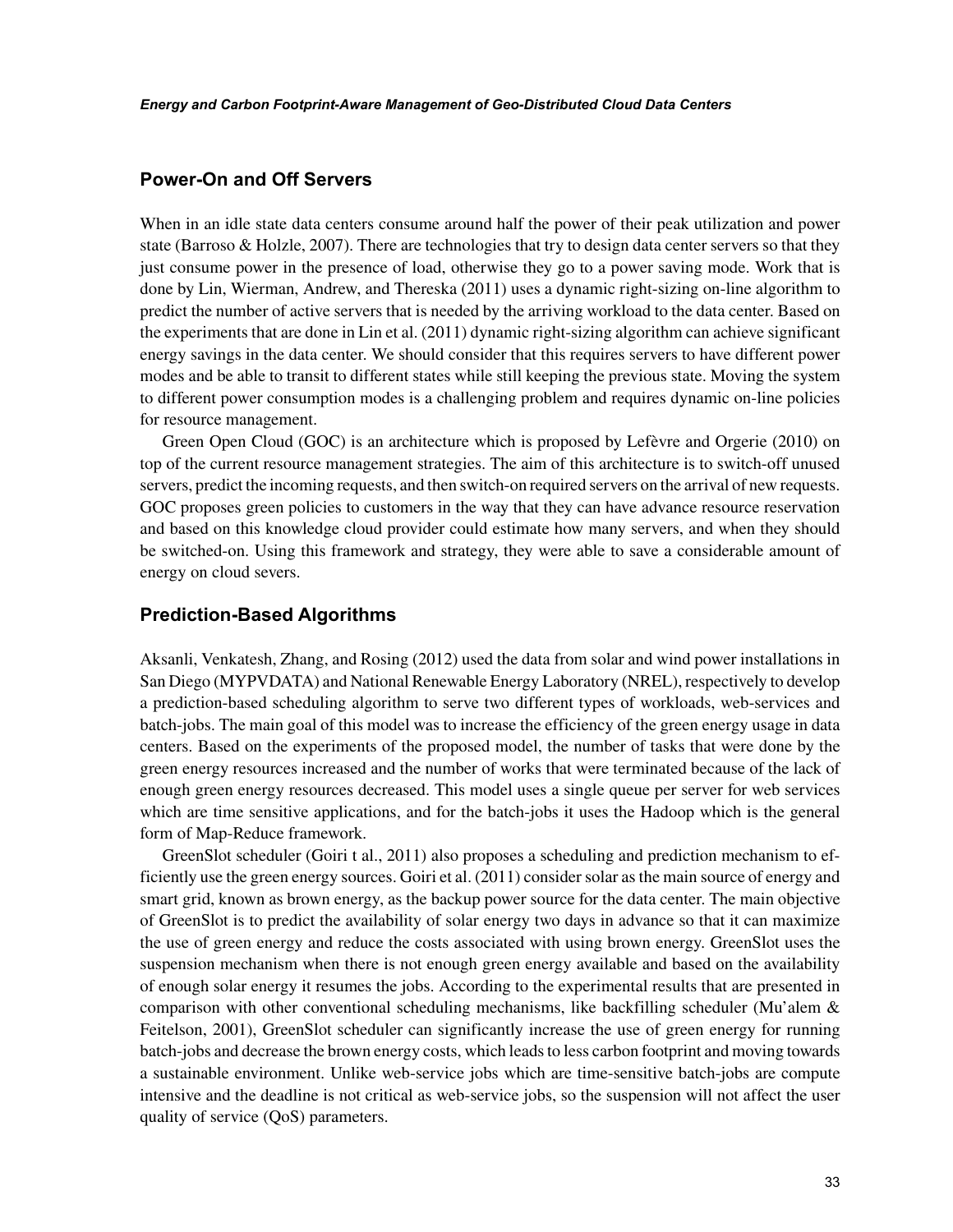# **VM Placement**

Users send their requests to the cloud Infrastructure as a Service (IaaS) providers in the form of VMs. Goudarzi and Pedram (2012) presented a VM placement heuristic algorithm to place the VMs in physical servers in a way to reduce data centers energy consumption. The algorithm receives the VM requests and splits each VM into several copies and places them on servers. Each copy of VM gets the same amount of physical memory but with different CPUs. The total summation of assigned CPUs for copies of a VM request will be equal to the required CPU by the VM at the time of arrival to the data center. The proposed algorithm, which is known as MERA (Multi-dimensional Energy-efficient Resource Allocation), receives the VM requests and after a certain time epoch places the VMs on the servers and calculates the consumed energy. Then, it splits the VMs and places the copies on servers and recalculates the energy consumption. Based on the calculated energies the algorithm makes decision whether to split and replicate VMs or not. This algorithm tries to increase the servers' utilization while decreasing the energy consumption without considering the physical characteristics and energy related parameters of servers and data centers. Moreover, it does not perform the VM placement dynamically. The algorithm receives a group of VMs and after a certain time epoch performs VM placement. In addition, intercommunication between replicated VMs could lead to bottleneck and high energy consumption. Finally, in the placement all VMs are treated the same. As all the replicated VMs get the same amount of physical memory, whilst for memory-intensive VMs this could result to shortage in resources and it is better to make balance between CPU intensive and memory intensive VM requests.

The work done by Xu and Fortes (2010) addresses the problem of data centers VM placement with the objective to simultaneously minimize resource wastage, power consumption, and maximum temperature of the servers. They used a genetic algorithm on the global controller of the data center to perform the VM placement. The global controller receives the VM requests and then based on a multi-objective VM placement algorithm assigns each VM to a server. This algorithm, same as the previously discussed work, performs VM placement after receiving all the VM requests, which is not in a dynamic manner. Moreover, the algorithm makes balance between power consumption and temperature. Therefore, it uses more servers to distribute the load and avoid hotspots in the data center. This might cause more carbon footprint as more servers will be used and more electricity will be consumed.

# **Green SLA Aware**

Due to the high energy consumption by cloud data centers and climate concerns, cloud providers do not just rely on the electricity coming from brown energy sources. They have their own on-site green energy sources or draw it from a nearby power plant. Moreover, enterprises and individuals demand for quantifiable green cloud services. Haque, Le, Goiri, Bianchini, and Nguyen (2013) propose a new class of cloud services that provides a specific service level agreement for users to meet the required percentage of green energy used to run their workloads. They undertake a new power infrastructure in which each rack can be powered from brown or green energy sources. The optimization policies have the objective of increasing the provider's profit by admitting the incoming jobs, with Green SLA requirements. If cloud provider cannot meet the requested percentage of green energy to run the job should pay penalty to the user, which means decrease in the total gained profit of running jobs. The type of green energy used by Haque et al. (2013) in the data center is solar energy and they predict the availability and amount of solar energy based on the method proposed in Goiri et al. (2012). The experiments carried in their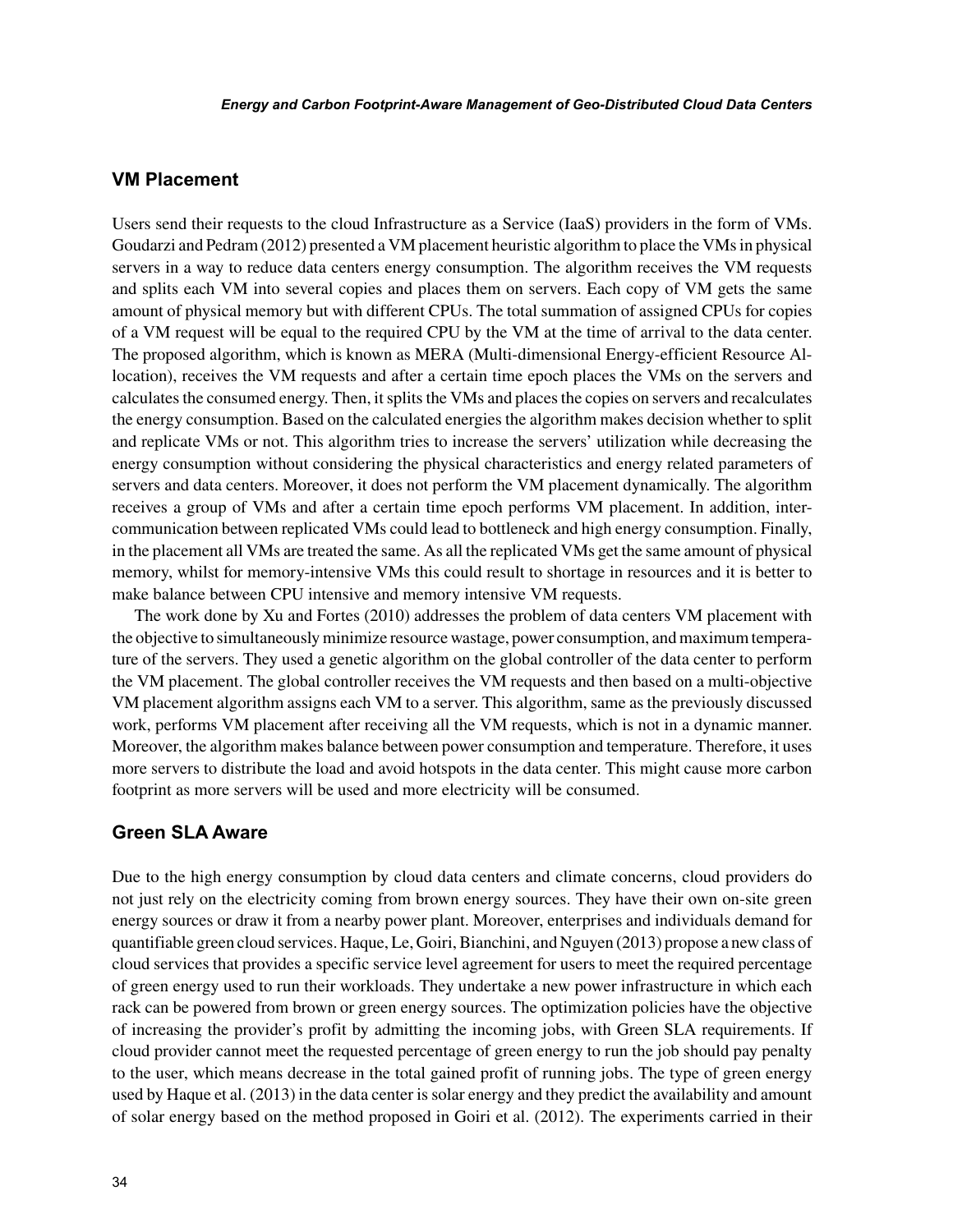work are based on comparison with greedy heuristics, and they show that optimization based policies outperform the greedy ones. Furthermore, among optimization based policies cloud provider can decide whether wants to increase the number of admitted jobs or violate less Green SLAs.

In the calculated total cost to run the admitted jobs in the work by Haque et al. (2013), it is not clear that whether it is the cost to run the servers or the total cost in the data center, including overhead energy cost as well. This is important because overhead energy is dependent on the data center power usage effectiveness (PUE) and this varies by the change in the data center total utilization and ambient temperature (Rasmussen, 2007; Goiri, Le, Guitart, Torres, & Bianchini, 2011). Therefore, the calculated value for profit in the optimization based policies would vary based on the two aforementioned parameters for different jobs with different configuration requirements and also time of the day.

## **ENERGY EFFICIENCY IN GEOGRAPHICALLY DISTRIBUTED DATA CENTERS**

Applying different policies to switch-off and on servers and placing user requests within a data center could lead to reduce in energy consumption. But still these are not enough to solve the problem of high energy consumption and carbon footprint by cloud data centers.

By increasing the use of cloud computing services that leads to increase in energy consumption and carbon footprint in the environment, some cloud providers decided to use green energy as a secondary power plant. Therefore, the need to have a scheduling policy to select the data center site to run the user request based on the energy source is necessary. Moreover, data center selection based on considering different data centers energy efficiency, as it has a direct effect on total carbon footprint, reduces energy consumption and carbon dioxide in the ecosystem. This section explores different energy and carbonefficient approaches have been taken across distributed cloud data centers. Some of the applied techniques are the same as single data center level, but with considering factors to select the data center site before cluster and server selection. Figure 4 shows the taxonomy of different approaches taken at multi data center level with different optimization objectives, such as minimizing cost, energy consumption, carbon emission, and maximizing renewable energy consumption.



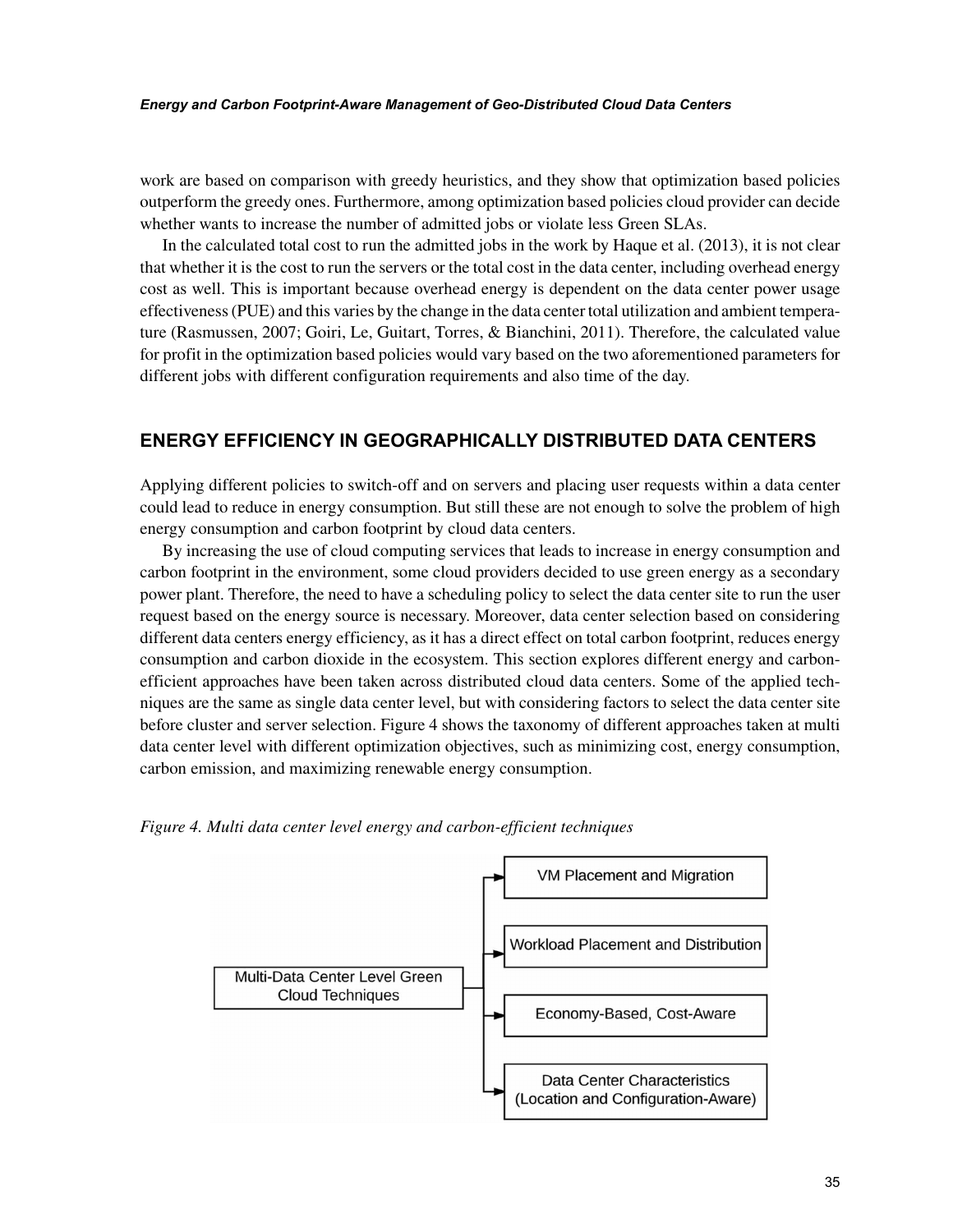# **VM Placement and Migration**

Research works in this area consider initial placement of a VM and further monitoring of the running VM to meet the optimization objective. Virtual machine (VM) placement in a geographically distributed data center environment requires selection of a data center and a server within the data center based on the optimization objective and data centers characteristics. Moreover, after the VM placement considering the future state of the host data center and other data centers, cloud provider can perform VM live migration to move the VM to another data center with preferable parameters. There are a few research works that consider these two techniques.

Chen, Xu, Xi, and Chao (2013) developed a model for optimal VM placement considering a cloud provider with distributed data center sites connected through leased/dedicated lines. They introduce a cost-aware VM placement problem with the objective of reducing operational cost as a function of electricity costs to run the VMs and inter-data center communication costs. For this purpose, they take advantage of variable electricity costs at multiple locations and wide-area network (WAN) communication cost to place the VMs using a meta-heuristic algorithm. Similarly, Qureshi, Weber, Balakrishnan, Guttag, and Maggs (2009) try to minimize electricity cost of running the VMs by initially placing the VMs into data centers with low spot market prices. They take advantage of spatial and temporal variations of electricity price at different locations.

Akoush, Sohan, Rice, Moore, and Hopper (2011) propose an architecture known as Free Lunch to maximize renewable energy consumption. They consider having data center sites in different geographical locations in such a way to complement each other in terms of access to renewable energy (solar and wind) by being located in different hemisphere and time zone. The architecture considers pausing VMs execution in the absence of renewable energy or migrating the VMs to another data center site with excess renewable energy. The proposed architecture provides a good insight to harness renewable energy by having geo-distributed data center sites with dedicated network. However, this model has technical challenges and limitations dealing with VM availability, storage synchronization, VM placement and migration that have been pointed out in their work.

Work done by Khosravi, Garg, and Buyya (2013) addresses the problem of energy consumption and carbon footprint of distributed cloud data centers by proposing a novel framework and algorithm for VM placement. This system model uses a component known as Cloud Information Service (CIS) in order to get the data centers' information and updates to perform the scheduling algorithm. The information a data center sends to the CIS consists of data center's available resources, energy and carbon related parameters, such as power usage effectiveness, carbon footprint rate/s (a data center might use more than one energy source), and servers' proportional power as a metric related to the CPU frequency and utilization. The cloud broker, as the interface between users and cloud provider, uses this information to perform a dynamic two-level scheduling algorithm. The algorithm places the VM in the data center/ cluster with the least carbon footprint and energy consumption (first level), and in the server with the least increase in the power consumption (second-level), while meeting the users' quality of service in terms of number of rejected VMs. The proposed algorithm reduces the carbon footprint and energy consumption considerable in comparison to other competing algorithms.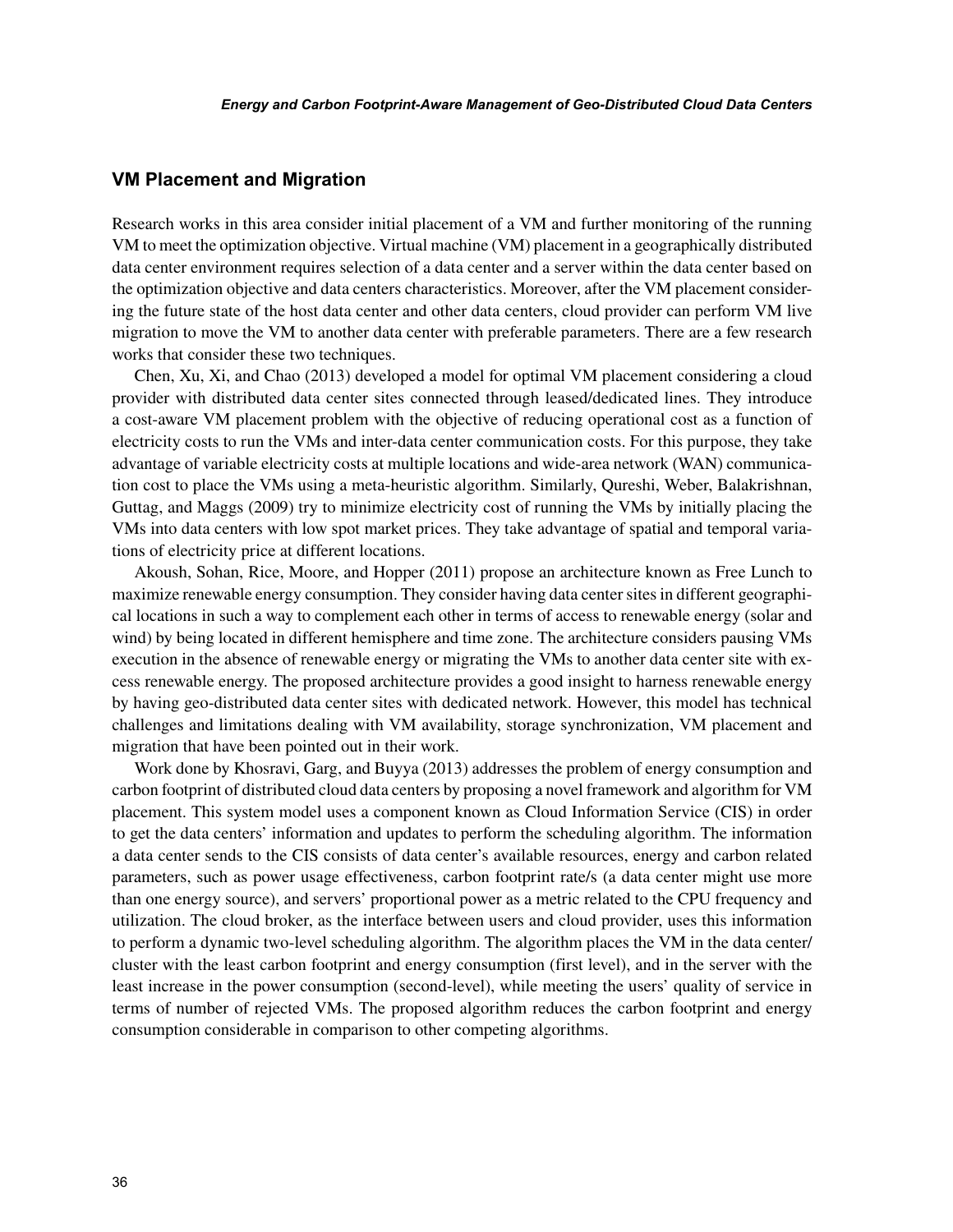# **Workload Placement and Distribution**

A large body of literature recently focused on reducing energy consumption and energy costs by load placement and distribution across geographically distributed data centers.

Le, Bianchini, Martonosi, and Nguyen (2009) proposed a framework to reduce cost and brown energy consumption of cloud computing systems by distributing user requests across data center sites. This is the first research that considers load distribution across data center sites with respect to their energy source and cost. The framework is composed of a front-end that receives user requests and based on a distribution policy forwards the requests to the data center site with less cost and more available green energy sources. The request distribution policy sorts the data center sites based on the percent of the load that could be completed within a time period and minimum cost to run the requests. The evaluation results show that by knowing data centers' electricity price (constant price, dynamic, or on/off-peak prices) and base/idle energy consumption of the servers', significant improvements in cost reduction will be made. Moreover, being aware of the energy sources (green or brown) in the data centers could lead to less brown energy usage with a slight increase in the total cost.

Zhang, Wang, and Wang (2011) use the idea of distributing the load among a network of geographically distributed data centers to maximize renewable energy usage. They proposed a novel middleware, known as GreenWare, that dynamically conducts user requests to a network of data centers with the objective of maximizing the percentage of renewable energy usage, subject to the cloud service provider cost budget. Experiment results show GreenWare could significantly increase the usage of renewable energies, solar and wind with intermittent nature, whilst still meeting the cost budget limitation of the cloud provider.

Following the idea of reducing brown energy consumption in data center sites, Liu, Lin, Wierman, Low, and Andrew (2011) proposed the geographical load balancing (GLB) algorithm. The algorithm takes advantage of diversity of data center sites to route requests to the places with access to renewable, solar and wind, energy sources. Considering the unpredictable nature of renewable energy, specially wind, GLB algorithm finds the optimal percentage of wind/solar energies to reduce the brown energy consumption and carbon footprint. Moreover, the authors consider the role of storage of renewable energies, when they are not available in data centers in reducing brown energy usage. Based on the experiments, by using even small-scale storage in the data centers, the need for brown energy will decrease and in some cases even will be eliminated. A question that might rise with Liu et al. (2011) work is the carbon footprint caused by the batteries in a long-term period, since renewable energy storage in the data center sites is done through reserving them in the form of batteries. Lin, Liu, Wierman, and Andrew (2012) extended the GLB algorithm to reduce the total cost along with reducing the total brown energy consumption for geographically distributed data centers. They compared their proposed algorithm with two prediction-based algorithms with a look-ahead window, known as receding horizon control (RHC) a classical control policy and an extension of RHC known as averaging fixed horizon control (AFHC) (Kwon & Pearson, 1977). The analytical modelling and the simulations carried, based on real workload traces, show that GLB algorithm can reduce the energy cost by slightly increase in network delay. Moreover, it can eliminate the use of brown energy sources by routing user requests to the sites where wind/solar energy is available.

Garg, Yeo, Anandasivam, and Buyya (2011) proposed an environment-conscious meta-scheduler for high performance computing (HPC) applications in a distributed cloud data center system. The metascheduler consists of two phases, mapping the applications to the data center and scheduling within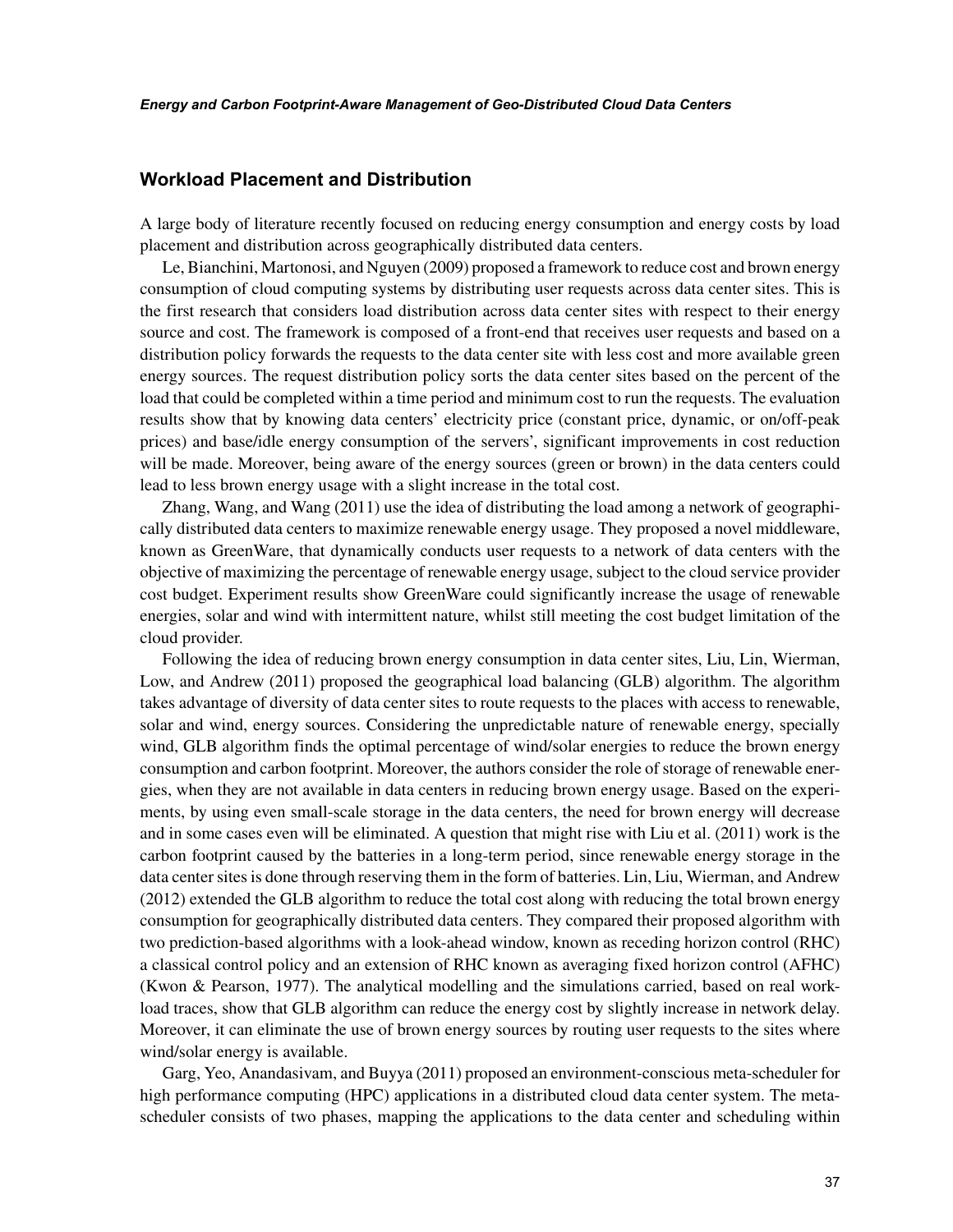a data center. They treat the mapping and scheduling of applications as an NP-hard problem with the objective to reduce carbon emission and increase the cloud provider profit at the same time. They run different experiments in order to find the near optimal solution for this dual objective problem. The parameters taken into account in the simulations and scheduling algorithms are data centers' carbon footprint rate, electricity price, and data center's efficiency. The simulations carried for high urgent applications (with short deadlines) and different job arrival rates help the cloud providers to decide for each application which scheduling algorithms should be used in order to meet the objective of reducing the carbon emission or maximizing the profit. Moreover, they proposed a lower bound and an upper bound for the carbon emission and profit, respectively. Another work done by Garg, Yeo, and Buyya (2011) addresses the issue of energy efficiency of ICT industry, specially data centers. The main focus of this work is to reduce the carbon footprint of running workloads on data centers by proposing a novel carbon-aware green cloud architecture. This architecture consists of two directories, which imposes the use of green energy by data centers while meeting users and providers' requirements. In this framework, cloud providers should register their offered services in the aforementioned directories, and the users should submit their requests to the data centers through the Green Broker. The scheduling mechanism used in the broker, Carbon Efficient Green Policy (CEGP), chooses the cloud provider based on the least carbon footprint while considering users QoS parameters. The performance evaluation results of the proposed framework and policy in comparison with a traditional scheduling approach shows that CEGP can achieve a considerable reduction in energy consumption and carbon footprint in the ecosystem. However, this algorithm does not work dynamically. It receives all the job requests and based on the jobs deadline assigns them to the data center with the least carbon footprint. Moreover, it only considers high performance computing applications (non-interactive workloads) with predefined deadlines at the time of submission.

Chen, He, and Tang (2012) use the idea of geographically distributed data centers to increase usage of green energy and reduce brown energy consumption in data centers. They proposed a workload scheduling algorithm, called MinBrown, that considers green energy availability in different data centers with different time zones, cooling energy consumption for data centers based on outside temperature and data center utilization, incoming workload changes during time, and deadline of the jobs. The workload used to run the simulation is HPC jobs with sufficient slack time to allow advanced scheduling. The algorithm copies all the data in all the data centers and based on the least consumed brown energy executes the task. Based on the simulation results, the MinBrown algorithm reduces brown energy consumption in comparison to other competitive algorithms. The idea of replicated data in distributed data center sites itself results to high energy consumption that is not considered in Chen et al. (2012) work. Moreover, assignment of the jobs and tasks are based on the availability of green energy, that does not consider communication between tasks of the same job and jobs of the same workload. Finally, the scheduler does not consider an efficient resource assignment within a data center in a way to reduce the need for future consolidation of the running jobs.

The idea of federation of cloud providers can be useful for relocation of computational workload among different providers in a way to increase the use of sustainable energy. Celesti, Puliafito, Tusa, and Villari (2013) take advantage of a federated cloud scenario to reduce energy costs and  $CO_2$  emissions. They consider cloud providers' data centers are partially powered by renewable energies along with getting the required electrical energy from electrical grids. The main contribution of their work is based on the approach of moving the workload towards the cloud data center with most available sustainable energy. This is inspired by the fact that if a provider generates more green energy than its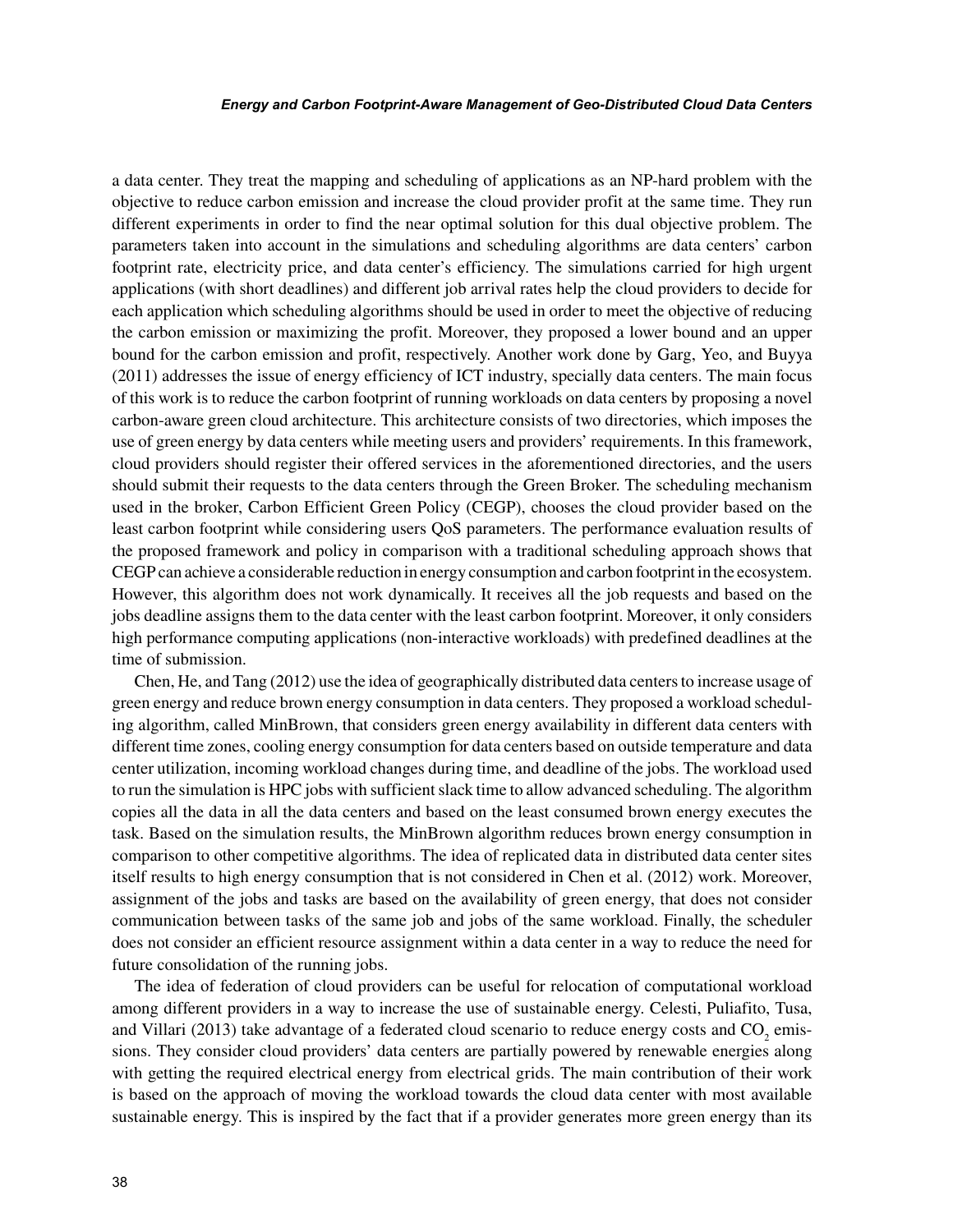need, it would be difficult to store the exceeded amount in batteries or put it in public grids; therefore, the easiest way is to relocate the workload to the site with the excess renewable energy. The architecture is based on an Energy Manager, that is known as CLoud-Enabled Virtual Environment (CLEVER). By applying CLEVER-based scenario, the VM allocation would be based on the energy and temperature driven policies. The energy manager in the architecture receives different data centers' information, such as temperature, sun radiation, energy grid fare, photovoltaic energy, cost, and data centers' PUE and number of available slots or physical resources, and based on this data assigns VMs to the site with the most sustainable energy and least cost.

Celesti et al. (2013) work increases the use of sustainable energies and it is based on the availability of the photovoltaic (PV) energy. When a site has a high value for the PV energy, the outside temperature would be higher and this will increase the need for more energy for the cooling, and as a result higher PUE value. Relying only on the amount of used PV in the system is not enough for a green and sustainable system. Cloud providers should consider the whole picture and take into account all the parameters that affect the total  $CO_2$  emission. Moreover, Celesti et al. (2013) assume that each new VM request would be replicated in all the federated providers. Considering the consumed energy for this replication and the effect of network distance are also important that should be considered by the time of system design.

Xu, Feng, and Li (2013) take advantage of diversity in data centers location to route the incoming workload with the objective of reducing the energy consumption and cost. They studied the effect of ambient temperature on the total energy consumed by cooling system, which is 30% to 50% of the total energy consumption of data centers (Pelley, Meisner, Wenisch, & VanGilder, 2009; Zhou et al., 2012). Energy consumption often is modelled as a constant factor, which is an over-simplification of what is happening in reality. Xu et al. (2013) considered partial PUE (power usage effectiveness) to participate cooling systems' energy along with the servers' total energy consumption. Through using partial PUE data centers can route the workload to the sites that use outside air cooling and reduce considerable amount of energy consumption. Moreover, they took advantage of having two types of incoming requests to manage the resources and reduce the energy consumption. The proposed model does not only depend on the energy consumed by interactive workload form users, instead it reduces energy costs by allocating capacity to the batch workloads, which are delay tolerant and can be run at the back-end of the data centers. The proposed joint optimization approach could reduce cooling energy and overall energy cost of data centers.

However, the proposed partial PUE only considers the energy consumed by cooling system as the total overhead energy in the data center. Based on the introduced definition by Xu et al. (2013), PUE is mainly dependent on the ambient temperature, while IT load of the data center is the second important factor affecting the PUE (Rasmussen, 2007). Finally, source of the energy used to generate the electricity and its carbon footprint is not considered. This is important because as mentioned earlier reducing energy cost does not necessarily lead to reduce in the carbon footprint in the environment.

## **Economy-Based, Cost-Aware**

Cost associated with energy usage in large data centers is a major concern for the cloud providers. Large data centers consume megawatts of electricity, which leads to huge operational costs. Work done by Ren, He, and Xu (2012) takes advantage of different electricity prices in different geographical locations and over time to schedule batch jobs on the servers in scattered data centers. Their proposed online optimal algorithm, known as GreFar, uses servers' energy efficiency information and locations with low elec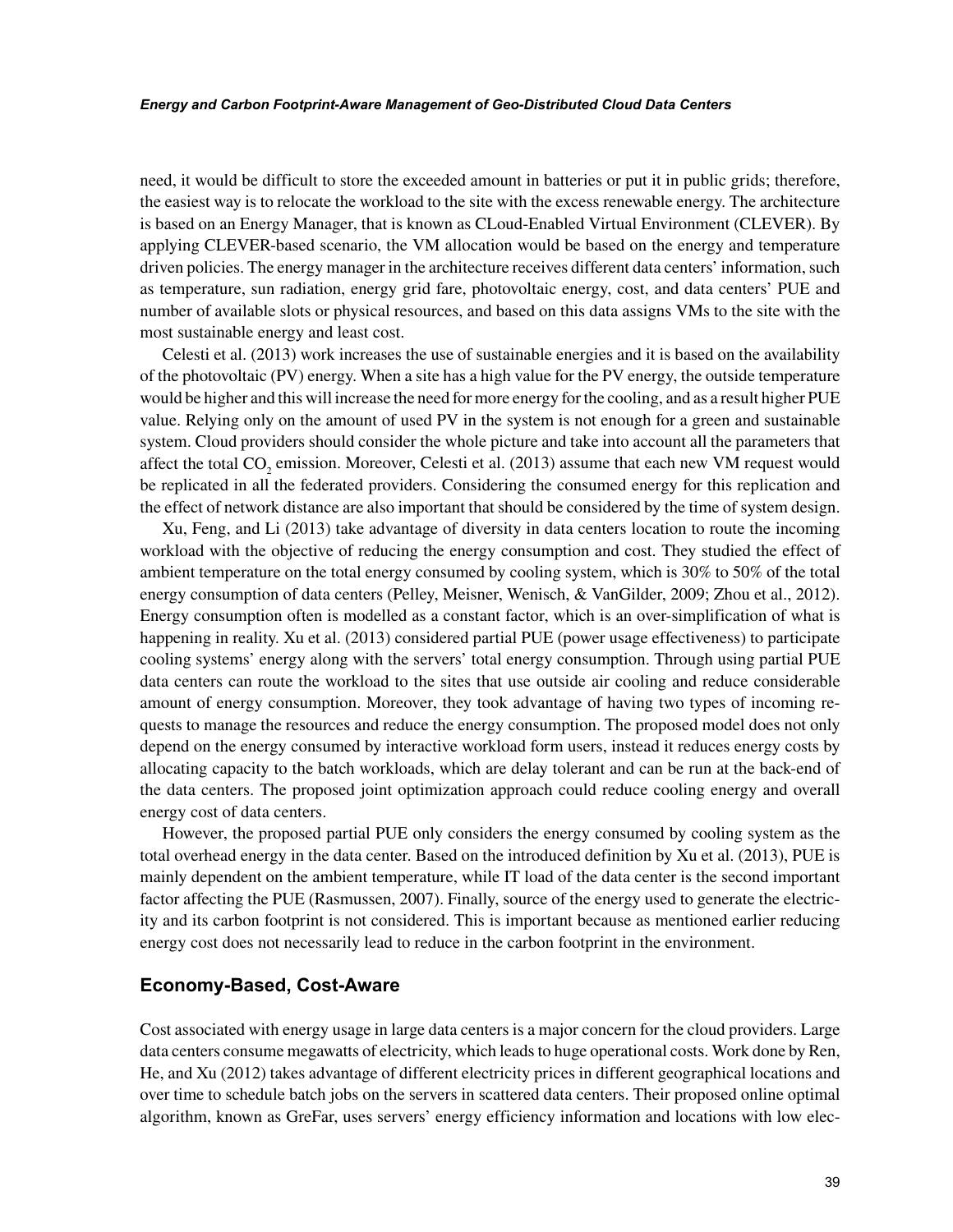tricity prices to schedule the arrived batch jobs from different organizations. GreFar's key objective is to reduce energy cost, while assuring fairness considerations and delay constraints. The scheduling is based on a provably-efficient online algorithm, that schedules the jobs according to the current job queue lengths. Based on the simulation results, GreFar online algorithm can reduce system cost, in terms of a combination of energy cost and fairness, in comparison to the offline algorithm that has knowledge of system's future state. The algorithm's main contribution is to serve the jobs when the electricity price is low or there are energy-efficient servers in the system. To accomplish this objective, it queues jobs and suspends low priority jobs whenever the electricity price goes up or there are not enough efficient servers in the system. This approach is not applicable for interactive jobs and web requests that are time sensitive and need to be served immediately from the queue and also cannot be suspended. Moreover, the cloud provider does not consider the cost of the transmission network and its energy consumption at the time of data center selection to submit the job request.

Le, Bianchini, Nguyen, Bilgir, and Martonosi (2010) take advantage of capping the brown energy consumption to reduce the cost of serving Internet services in data centers. They proposed an optimizationbased framework to distribute requests among distributed data centers, with the objective to reduce costs, while meeting users' service level agreement (SLA). The main parameters that affect the site selection by the framework are different electricity prices (on-peak and off-peak loads), different data centers location with different time zones, data centers with access to green energy sources, which enables the data center to have a mixture of brown and green energy. The front-end of the framework performs the site selection and optimization problem for the arrived requests periodically, in contrast to heuristic algorithms, which are greedy and select the best destination for each request that arrives (Qureshi et al., 2009). The optimization framework uses load prediction by Auto-Regressive Integrated Moving Average (ARIMA) modeling (Box, Jenkins, Reinsel, & Ljung, 2015) and simulated annealing (SA) (Brooks & Morgan, 1995) to predict the load for the next epoch (one week) and schedule the requests. This approach helps the front-end to decide about the power mixes at each data center for the next week, unless a significant change occurs in the system and predictions. Le et al. (2010) use simulation and real system experiments with real traces to evaluate their proposed framework and optimization policy. The evaluation results show that by taking optimization policy and using workload prediction, diversity in electricity price, taking benefit of brown energy caps, and use of green energy sources significant savings in cost related to the execution of Internet services in distributed data centers would be made. The framework assumes that all the received requests from the users are homogeneous. While in the real systems this is not the case and having heterogeneous requests and distributing them in a way to reduce resource wastage is very difficult and itself results to huge energy consumption and accordingly high costs. Moreover, it focuses on the electricity prices in different locations without considering the carbon footprint rate of the sources. Since some brown energy sources, which are cheap and lead to reducing the system overall cost, may lead to huge amount of carbon dioxide in the ecosystem.

The other work by Le et al. (2011) investigates different parameters that affect the electricity costs for geographically distributed data centers with the focus on IaaS services that run HPC workloads. According to their proposed cost computation framework for the data centers, there are two important parameters that affect the total cost, energy consumed to run the service and the cost for the peak power demand. The provider can reduce the consumed energy by selecting the sites with off-peak period electricity prices, lower outside temperature, and lower data center load, so that the energy used for cooling would be low. Because as the data center temperature rises, the provider needs to use chillers to reduce temperature, which increases the energy consumption dramatically. In order to show this relation, they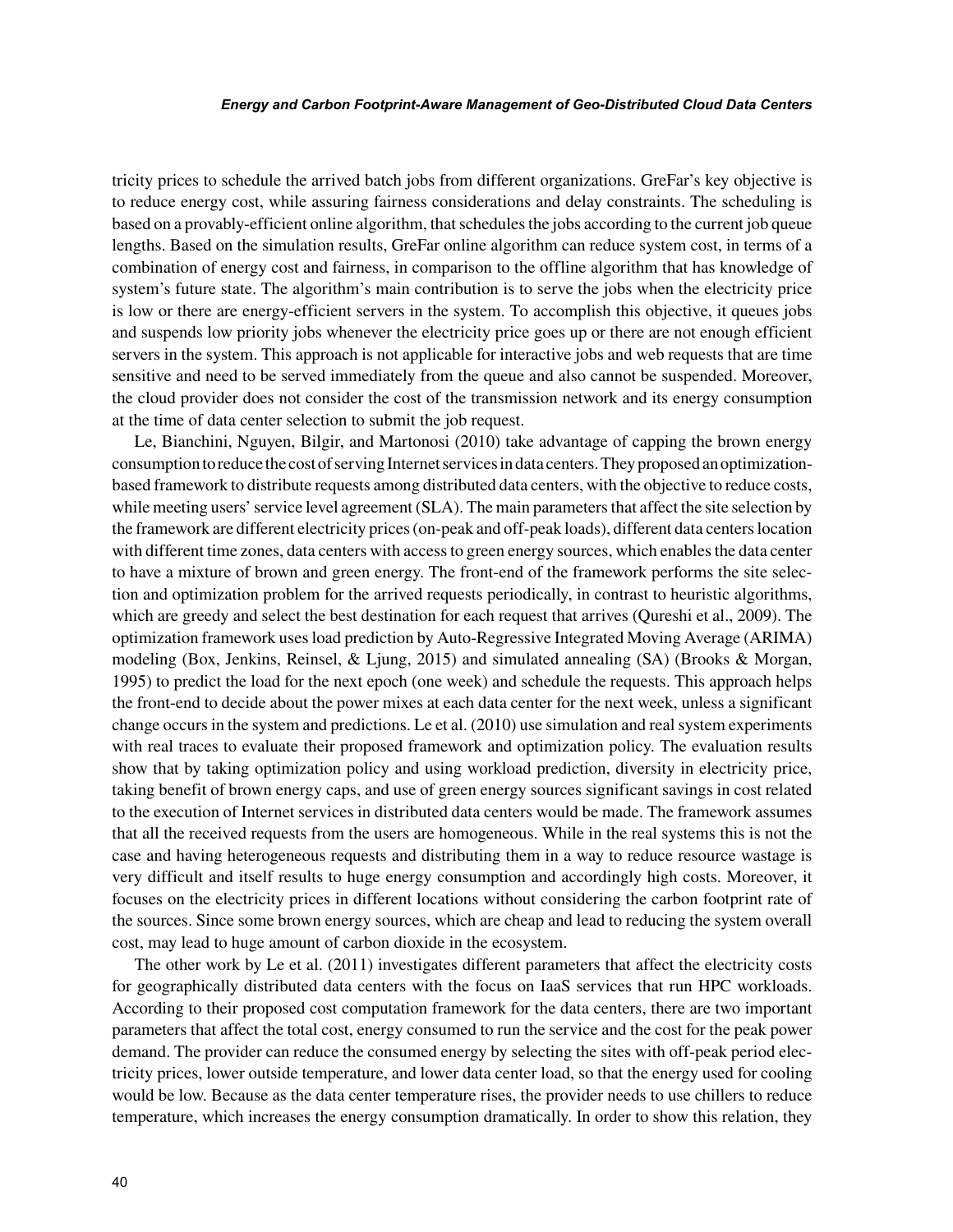used a simulation model for the data center cooling system. Based on the simulation model, increase in the outside temperature and data center load forces the providers to use the chillers in order to keep the data center cool. This simulation has been carried with real workload traces from the Feitelson (2007), Parallel Workloads Archive. Le et al. (2011) compared their two proposed algorithms, cost-aware and cost-aware with migration, with baseline policies. Based on the results, considering above mentioned factors can reduce the energy cost of data centers. Moreover, predicting the need to use the chillers for system cooling and considering the transient cooling prevents the data center from overheating and would not let spikes in the temperature.

Le et al. (2011) conducted sensitivity analysis to investigate the effect of parameters, such as predicting the run-time of the jobs, the time to migrate the jobs, outside temperature, price of the energy in a region, and size of the data center on the total cost of the data center. According to the simulation results, in order to maximize the cost-saving all the electricity-related parameters should be considered in job placement in the system. One of the shortcomings of this work, similar to the previously discussed work, is not considering the source of electricity. As some brown energy sources with high carbon footprint might be cheaper and more desirable to run the services. Moreover, as the temperature changes during the day and the consumed energy for cooling changes consequently; PUE should be modelled as a dynamic parameter instead of having a constant value per data center. Considering network distance and the energy consumption of intra and inter-data centers will also affect the total cost.

Work by Buchbinder, Jain, and Menache (2011) has also the objective of reducing energy cost for a cloud provider with multi data center sites but with a different approach. They perform on-line migration of running batch jobs among data center sites, taking advantage of dynamic energy pricing and power availability at different locations, while considering the network bandwidth costs among data centers and future changes in electricity price. The total cost in their model, is the cost of energy to run the jobs at the destined data center plus the bandwidth cost to migrate the data. To attain an optimal algorithm with lower complexity comparing the optimal off-line solution, Buchbinder et al. (2011) proposed an efficient on-line algorithm (EOA) with higher performance comparing to the greedy heuristics that ignore the future outcomes. The calculated cost in their work is based on the data centers' operational cost, which focuses on the energy consumption by servers and transport network. However, a considerable part of the energy consumed by a data center is related to the overhead energy, such as cooling systems. Moreover, the objective of reducing the energy cost and routing the jobs to the data center with lowest cost without considering the energy source might lead to increase in the carbon footprint in the environment. The migration of running jobs in this work is in the context of batch jobs, which are delay tolerant in comparison to user interactive requests such as web requests that are delay sensitive. Therefore, the applicability of this algorithm should be investigated for other workloads and user requests in a cloud computing environment. Similarly, work by Luo, Rao, and Liu (2015) leverages both the spatial and temporal variation of electricity price to route the incoming requests between geographically distributed data centers targeting energy cost minimization.

## **Data Center Characteristics (Location and Configuration-Aware)**

There are several works try to make data centers energy and carbon-efficient by reducing the number of active servers or run the virtual machines and applications on the physical machines with the least energy consumption and carbon footprint rate. However, geographical location of the data center has a direct impact on the amount of consumed energy that leads to  $CO_2$  emission in the ecosystem. Work done by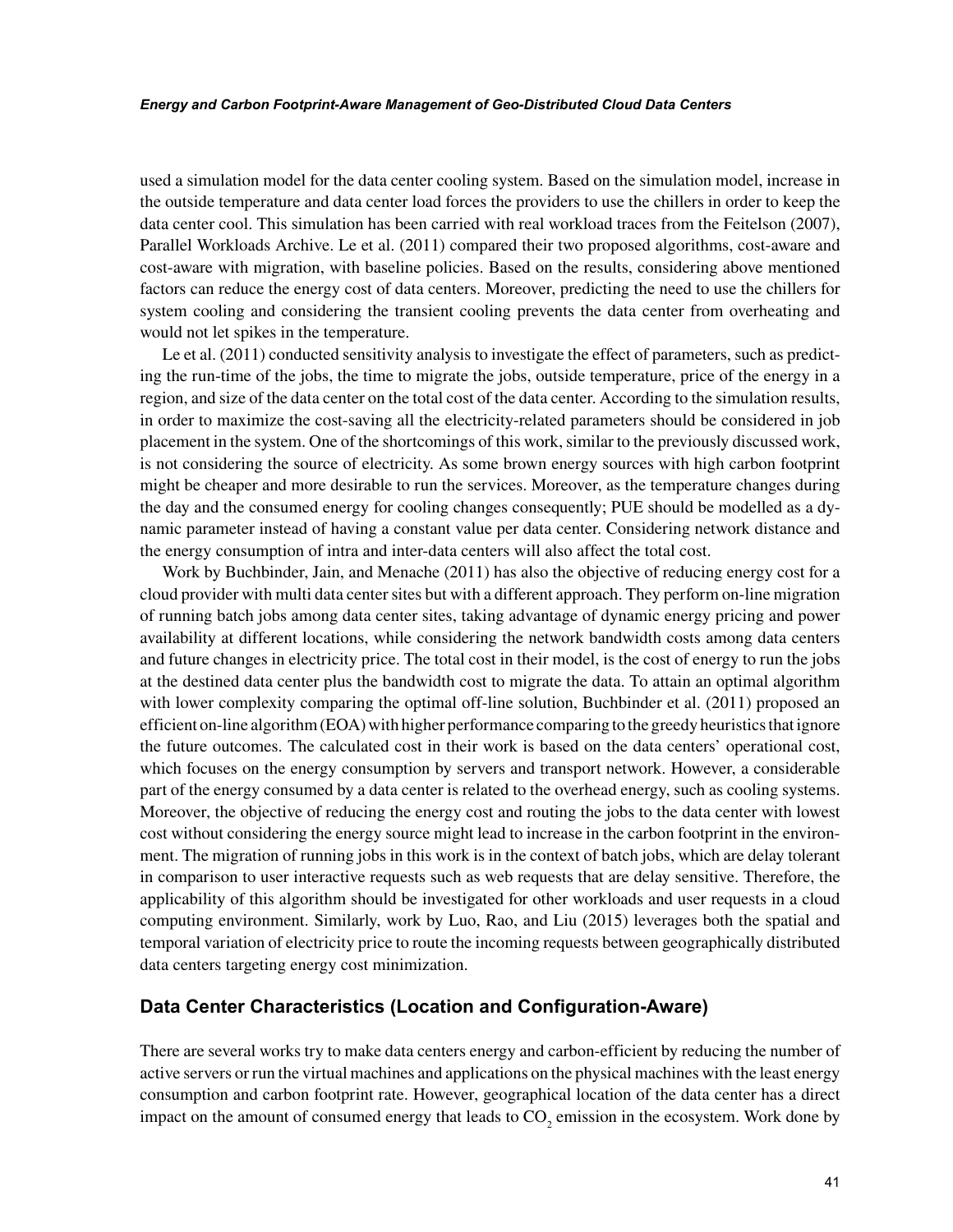Goiri et al. (2011) considers intelligent placement of data centers for Internet services. Their goal is to find the best location for data center site to minimize the overall cost and respect users' response time, consistency, and availability. They classified the parameters that affect data centers overall cost into location dependent and data center characteristics data.

The location dependent data specifies the data center's distance to the network backbones, power plants, and the  $\mathrm{CO}_2$  emission of the power plant. Moreover, it includes the electricity, land, and water price. The last and one of the most important factors related to the location is the outside temperature. Since, when the temperature goes high the need for cooling increases as well. Cooling system is an important parameter in the data centers, which its energy consumption increases as outside temperature increases. Indeed, high temperature leads to need for more chillers and more chillers increases data center's total energy consumption. This situation eventually leads to higher PUE and energy consumption, which indirectly increases carbon footprint. Goiri et al. (2011) propose a framework to find the most optimum location for the data center to minimize the total costs. Explicit decrease in data center's cost, leads to indirect decrease in energy consumption and carbon footprint.

In order to increase the use of renewable energies, Berral et al. (2014) propose a framework to find the best location to site the data centers and renewable power plants, solar and wind in their work. In the meantime, their objective is reducing total cost for building these infrastructures to support cloud HPC services with different amounts of renewable usage. Berral et al. (2014) divided the costs of building green cloud services into capital (CAPEX) and operational (OPEX) costs and CAPEX itself is divided to costs dependent and the costs that are independent to the number of servers to be hosted. Independent CAPEX costs are cost of bringing brown energy to the data center and connecting to the backbone network. Land cost, building green power plants, cooling infrastructure, batteries, networking equipment, and servers are part of the dependent CAPEX costs. Costs incurred during the life cycle of the data center, such as network bandwidth and amount of brown energy usage are part of the OPEX. Brown energy consumption is the total energy needed by the servers and overhead parts, such as cooling and networking, minus energy derived from renewables. To calculate the overhead energy, Berral et al. (2014) use PUE as a parameter related to the location temperature. It should be noted that temperature is not the only parameter that affects PUE, data center load is also an important parameter that changes PUE value (Rasmussen, 2007).

In order to take the most of the generated renewable energy in different data centers, Berral et al. (2014) compare different approaches such as net metering, which is directing the excess renewable energy into the grid and mix it with brown energy, using batteries and having storage for renewables or not having any storage and migrating the load to the sites with available solar or wind. One of the shortcomings of their work is neglecting the network delay and amount of energy consumed due to VM migration, as the

data centers are scattered at different geographical locations. Moreover, all the data in this system are replicated at all the sites, which itself imposes overhead and increases energy consumption.

## **CONCLUSION AND FUTURE DIRECTIONS**

In this chapter, the authors studied the research works in the area of energy and carbon footprint-aware resource management in cloud data centers. They first had an overview on the existing techniques in green cloud resource management with the focus on a single server and a single data center and the limitations facing these techniques, specially not being able to harvest renewable energy sources at different locations.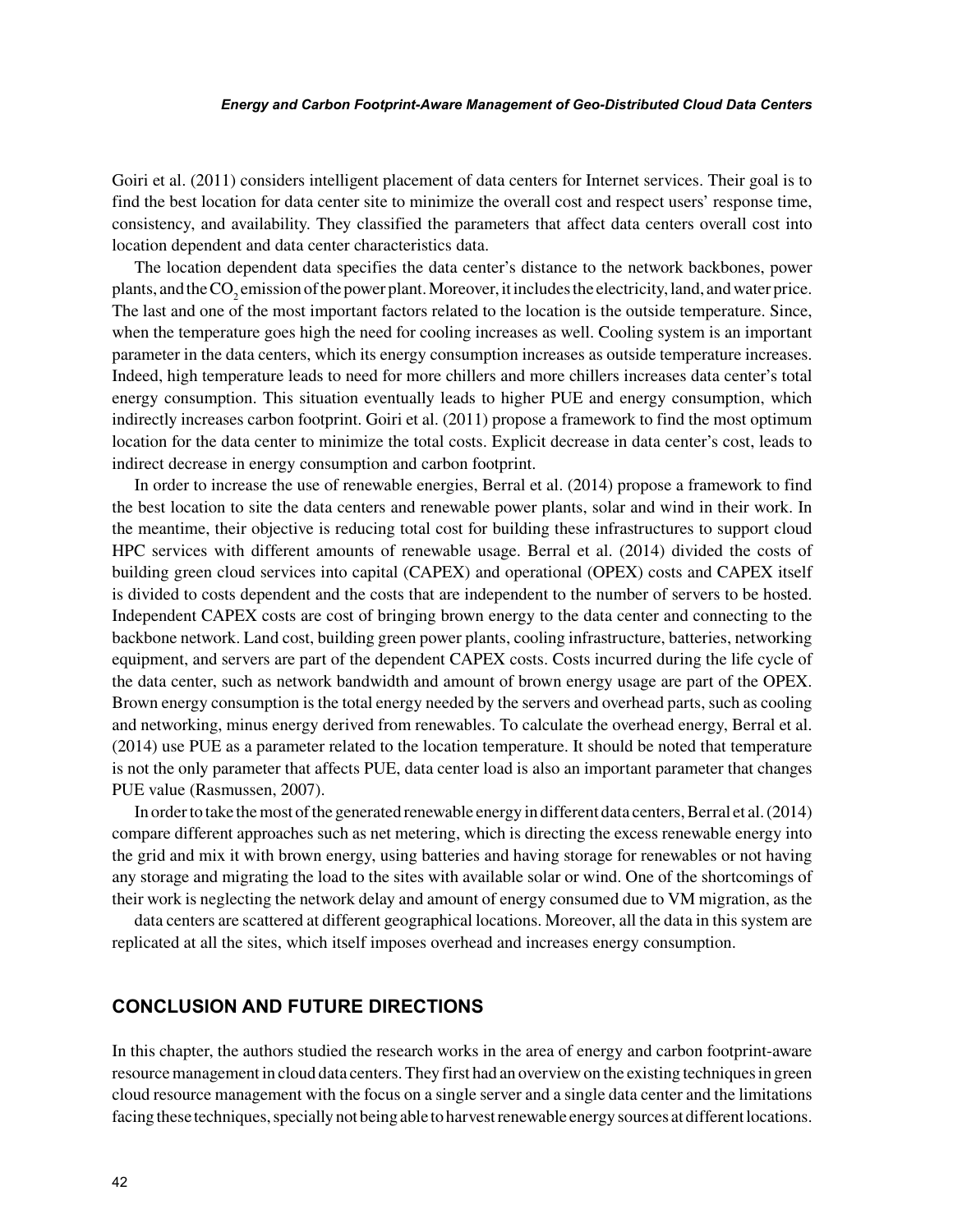The authors then focused more specifically on the works considering geo-distributed cloud data centers, as nowadays most of the big cloud providers have data centers in different geographical locations for disaster recovery management, higher availability, and providing better quality of experience to users.

A large body of literature in the context of distributed data centers considers assigning resources to the arrived requests in such a way to minimize brown energy consumption. They use different techniques such as applying VM placement heuristics, workload scheduling, and targeting data centers with the most available renewable energy. These works explicitly consider access to renewable energy sources to minimize brown energy consumption and carbon footprint. However, some of the research works achieve energy efficient resource management through minimizing cost and the cost of brown energy usage, which indirectly could lead to less carbon footprint in the ecosystem.

Research in the area of energy and carbon-efficient resource management in data centers is still an important field of work. Apart from the surveyed techniques in this chapter, there are still areas that can be pursued by researchers. VM migration across data center sites to harvest the renewable energy sources is still at its early stages. First of all, it is important to study the effect of minimizing brown energy usage and carbon cost versus network cost and delay imposed due the data transfer over the network. Selecting the VMs to migrate depending on the application running on top of the VM with respect to users' service level agreement is also another area of future study.

There are studies that consider storing excess renewable energy in batteries to use at times of the day that renewable sources are not available. Since main cloud providers started to build their own on-site renewable energy sources and having large scale renewable energy power plants, studying the costeffectiveness of storing the renewable energy for future usage and contributing to the electrical grid is an important area for future study.

# **REFERENCES**

Akoush, S., Sohan, R., Rice, A. C., Moore, A. W., & Hopper, A. (2011). Free Lunch: Exploiting Renewable Energy for Computing. HotOS, 13, 17.

Aksanli, B., Venkatesh, J., Zhang, L., & Rosing, T. (2012). Utilizing green energy prediction to schedule mixed batch and service jobs in data centers. *SIGOPS Operating Systems Review, ACM*, *45*(3), 53–57. doi[:10.1145/2094091.2094105](http://dx.doi.org/10.1145/2094091.2094105)

Baer, P. (2008). *Exploring the 2020 global emissions mitigation gap. Analysis for the Global Climate Network*. Stanford University, Woods Institute for the Environment.

Barroso, L. A., & Holzle, U. (2007). The case for energy-proportional computing. *IEEE Computer*, *40*(12), 33–37. doi:[10.1109/MC.2007.443](http://dx.doi.org/10.1109/MC.2007.443)

Beloglazov, A., Buyya, R., Lee, Y. C., & Zomaya, A. (2011). A taxonomy and survey of energy-efficient data centers and cloud computing systems. *Advances in Computers, 82*(2), 47-111.

Berral, J. L., Goiri, Í., Nguyen, T. D., Gavalda, R., Torres, J., & Bianchini, R. (2014). Building green cloud services at low cost.*34th International Conference on Distributed Computing Systems (ICDCS)*, 449-460. doi[:10.1109/ICDCS.2014.53](http://dx.doi.org/10.1109/ICDCS.2014.53)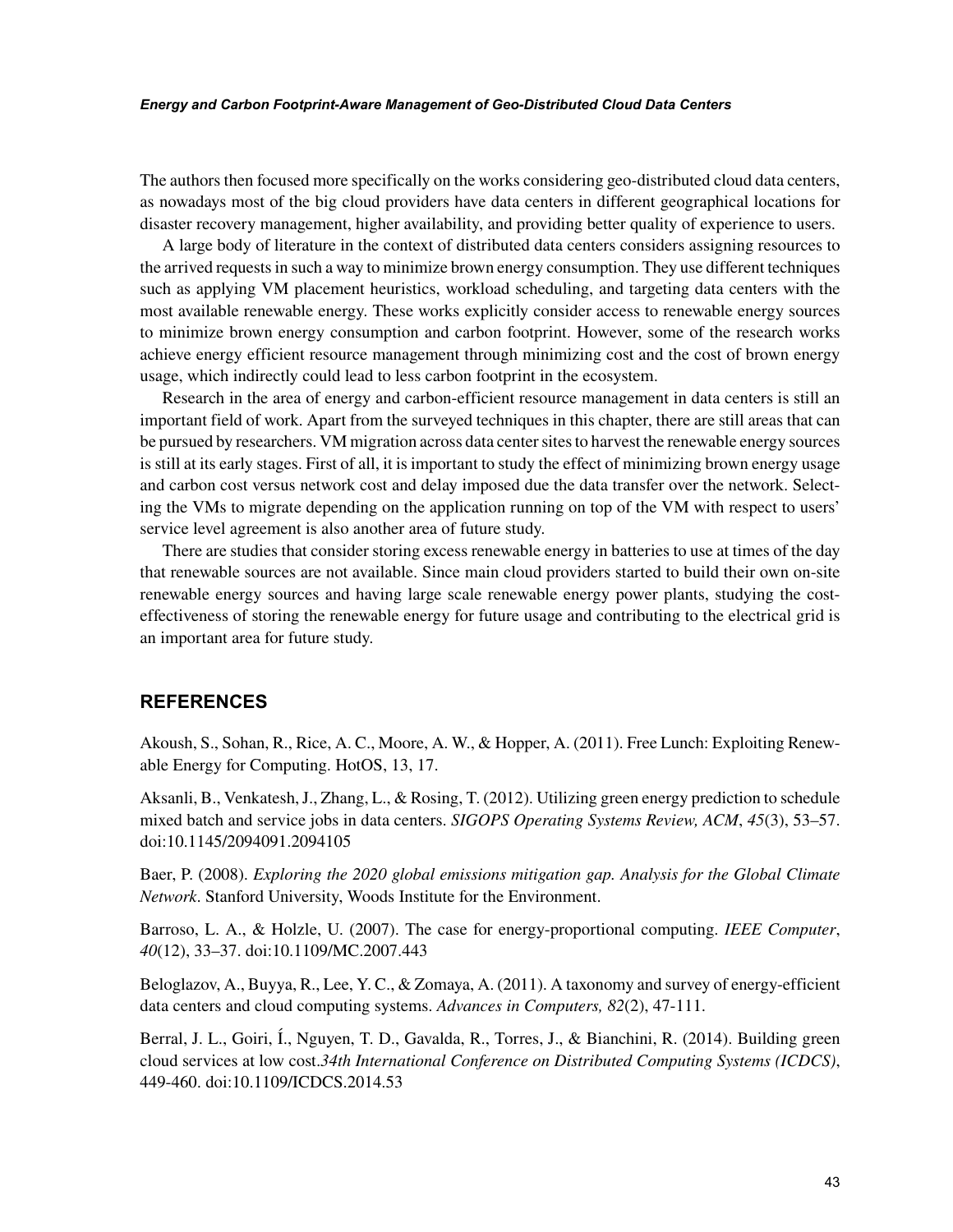Box, G. E., Jenkins, G. M., Reinsel, G. C., & Ljung, G. M. (2015). *Time series analysis: forecasting and control*. John Wiley & Sons.

Brey, T., & Lamers, L. (2009). Using virtualization to improve data center efficiency. *The Green Grid, Whitepaper, 19*.

Brooks, S. P., & Morgan, B. J. (1995). Optimization using simulated annealing. *The Statistician*, *44*(2), 241–257. doi[:10.2307/2348448](http://dx.doi.org/10.2307/2348448)

Buchbinder, N., Jain, N., & Menache, I. (2011). Online job-migration for reducing the electricity bill in the cloud.*International Conference on Research in Networking*, 172-185. doi[:10.1007/978-3-642-20757-0\\_14](http://dx.doi.org/10.1007/978-3-642-20757-0_14)

Celesti, A., Puliafito, A., Tusa, F., & Villari, M. (2013). Energy Sustainability in Cooperating Clouds. CLOSER, 83-89.

Chen, C., He, B., & Tang, X. (2012). Green-aware workload scheduling in geographically distributed data centers.*4th International Conference on Cloud Computing Technology and Science (CloudCom)*, 82-89. doi[:10.1109/CloudCom.2012.6427545](http://dx.doi.org/10.1109/CloudCom.2012.6427545)

Chen, K. Y., Xu, Y., Xi, K., & Chao, H. J. (2013). Intelligent virtual machine placement for cost efficiency in geo-distributed cloud systems.*International Conference on Communications (ICC)*, 3498-3503. doi[:10.1109/ICC.2013.6655092](http://dx.doi.org/10.1109/ICC.2013.6655092)

Feitelson, D. (2007). *Parallel workloads archive*. Academic Press.

Garg, S. K., Yeo, C. S., Anandasivam, A., & Buyya, R. (2011). Environment-conscious scheduling of HPC applications on distributed Cloud-oriented data centers. *Journal of Parallel and Distributed Computing*, *71*(6), 732–749. doi[:10.1016/j.jpdc.2010.04.004](http://dx.doi.org/10.1016/j.jpdc.2010.04.004)

Garg, S. K., Yeo, C. S., & Buyya, R. (2011). Green cloud framework for improving carbon efficiency of clouds.*European Conference on Parallel Processing*, 491-502. doi[:10.1007/978-3-642-23400-2\\_45](http://dx.doi.org/10.1007/978-3-642-23400-2_45)

Goiri, I., Le, K., Guitart, J., Torres, J., & Bianchini, R. (2011). Intelligent placement of datacenters for internet services.*31st International Conference on Distributed Computing Systems (ICDCS)*, 131-142. doi[:10.1109/ICDCS.2011.19](http://dx.doi.org/10.1109/ICDCS.2011.19)

Goiri, Í., Le, K., Haque, M. E., Beauchea, R., Nguyen, T. D., Guitart, J., & Bianchini, R. (2011). GreenSlot: scheduling energy consumption in green datacenters.*Proceedings of International Conference for High Performance Computing, Networking, Storage and Analysis*, 20. doi[:10.1145/2063384.2063411](http://dx.doi.org/10.1145/2063384.2063411)

Goiri, Í., Le, K., Nguyen, T. D., Guitart, J., Torres, J., & Bianchini, R. (2012). GreenHadoop: leveraging green energy in data-processing frameworks.*Proceedings of the 7th ACM european conference on Computer Systems*, 57-70. doi[:10.1145/2168836.2168843](http://dx.doi.org/10.1145/2168836.2168843)

Goudarzi, H., & Pedram, M. (2012). Energy-efficient virtual machine replication and placement in a cloud computing system.*5th International Conference on Cloud Computing (CLOUD)*, 750-757. doi[:10.1109/CLOUD.2012.107](http://dx.doi.org/10.1109/CLOUD.2012.107)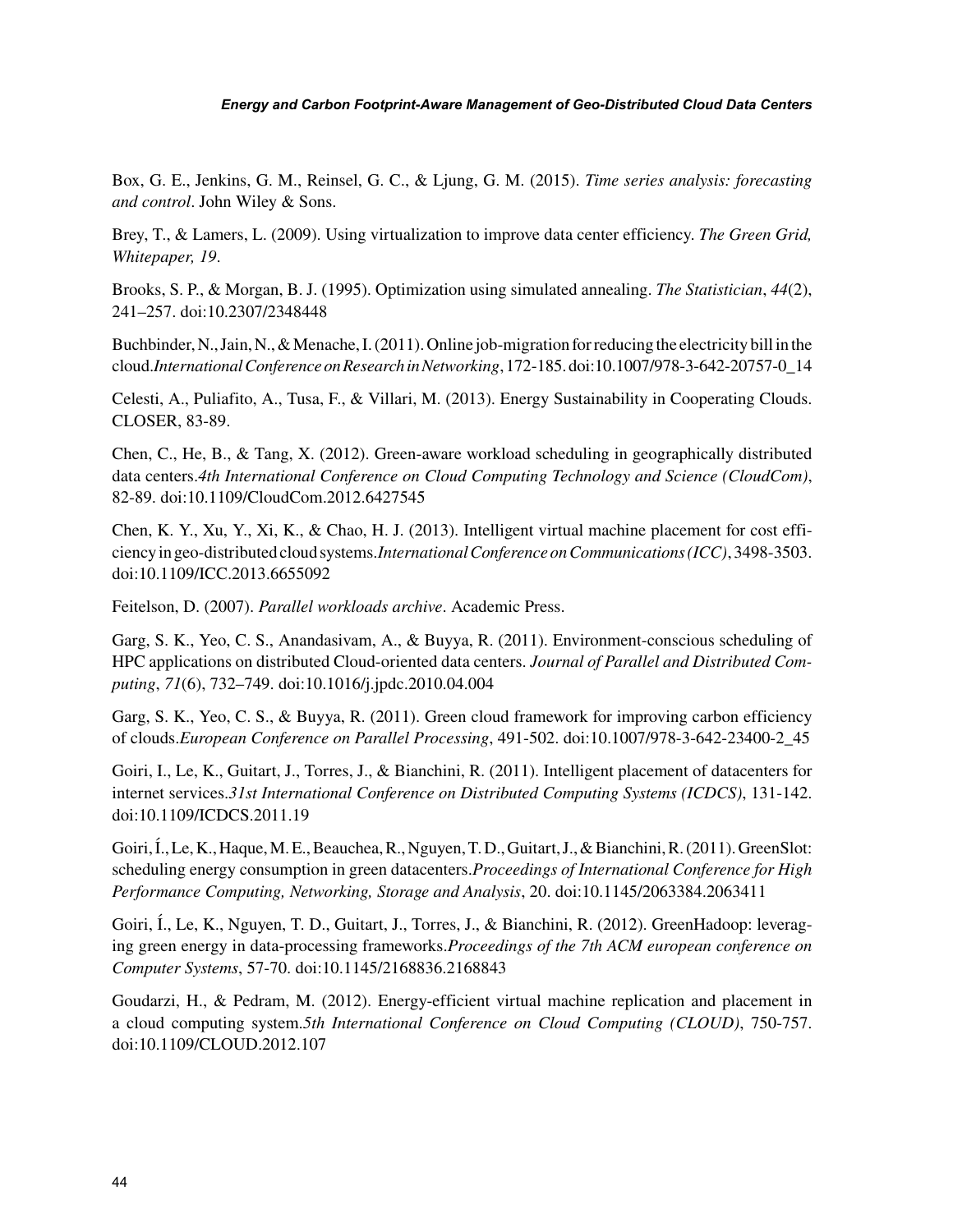Haque, M. E., Le, K., Goiri, Í., Bianchini, R., & Nguyen, T. D. (2013). Providing green SLAs in high performance computing clouds.*International Green Computing Conference (IGCC)*, 1-11. doi[:10.1109/](http://dx.doi.org/10.1109/IGCC.2013.6604503) [IGCC.2013.6604503](http://dx.doi.org/10.1109/IGCC.2013.6604503)

Harney, E., Goasguen, S., Martin, J., Murphy, M., & Westall, M. (2007). The efficacy of live virtual machine migrations over the internet.*Proceedings of the 2nd international workshop on Virtualization technology in distributed computing*, 8. doi[:10.1145/1408654.1408662](http://dx.doi.org/10.1145/1408654.1408662)

Khosravi, A., Garg, S. K., & Buyya, R. (2013). Energy and carbon-efficient placement of virtual machines in distributed cloud data centers.*European Conference on Parallel Processing*, 317-328. doi[:10.1007/978-3-642-40047-6\\_33](http://dx.doi.org/10.1007/978-3-642-40047-6_33)

Koomey, J. G. (2007). *Estimating total power consumption by servers in the US and the world*. Academic Press.

Koomey, J. G. (2008). Worldwide electricity used in data centers. *Environmental Research Letters*. *IOP Publishing*, *3*(3), 034008.

Kwon, W., & Pearson, A. (1977). A modified quadratic cost problem and feedback stabilization of a linear system. *IEEE Transactions on Automatic Control*, *22*(5), 838–842. doi[:10.1109/TAC.1977.1101619](http://dx.doi.org/10.1109/TAC.1977.1101619)

Le, K., Bianchini, R., Martonosi, M., & Nguyen, T. D. (2009). Cost-and energy-aware load distribution across data centers. Proceedings of HotPower, 1-5.

Le, K., Bianchini, R., Nguyen, T. D., Bilgir, O., & Martonosi, M. (2010). Capping the brown energy consumption of internet services at low cost.*International Green Computing Conference*, 3-14. doi[:10.1109/](http://dx.doi.org/10.1109/GREENCOMP.2010.5598305) [GREENCOMP.2010.5598305](http://dx.doi.org/10.1109/GREENCOMP.2010.5598305)

Le, K., Bianchini, R., Zhang, J., Jaluria, Y., Meng, J., & Nguyen, T. D. (2011). Reducing electricity cost through virtual machine placement in high performance computing clouds.*Proceedings of International Conference for High Performance Computing, Networking, Storage and Analysis*, 22. doi[:10.1145/2063384.2063413](http://dx.doi.org/10.1145/2063384.2063413)

Lefèvre, L., & Orgerie, A. C. (2010). Designing and evaluating an energy efficient cloud. *The Journal of Supercomputing*, *51*(3), 352–373. doi[:10.1007/s11227-010-0414-2](http://dx.doi.org/10.1007/s11227-010-0414-2)

Lin, M., Liu, Z., Wierman, A., & Andrew, L. L. (2012). Online algorithms for geographical load balancing.*International Green Computing Conference (IGCC)*, 1-10.

Lin, M., Wierman, A., Andrew, L. L., & Thereska, E. (2013). Dynamic right-sizing for power-proportional data centers. *Transactions on Networking (TON), IEEE/ACM, 21*(5), 1378-1391.

Liu, Z., Lin, M., Wierman, A., Low, S. H., & Andrew, L. L. (2011). Geographical load balancing with renewables. *Performance Evaluation Review*, *39*(3), 62–66. doi:[10.1145/2160803.2160862](http://dx.doi.org/10.1145/2160803.2160862)

Luo, J., Rao, L., & Liu, X. (2015). Spatio-Temporal Load Balancing for Energy Cost Optimization in Distributed Internet Data Centers. *IEEE Transactions on Cloud Computing*, *3*(3), 387–397. doi[:10.1109/](http://dx.doi.org/10.1109/TCC.2015.2415798) [TCC.2015.2415798](http://dx.doi.org/10.1109/TCC.2015.2415798)

Mell, P., & Grance, T. (2011). *The NIST definition of cloud computing.* NIST special publication, 800, 145.